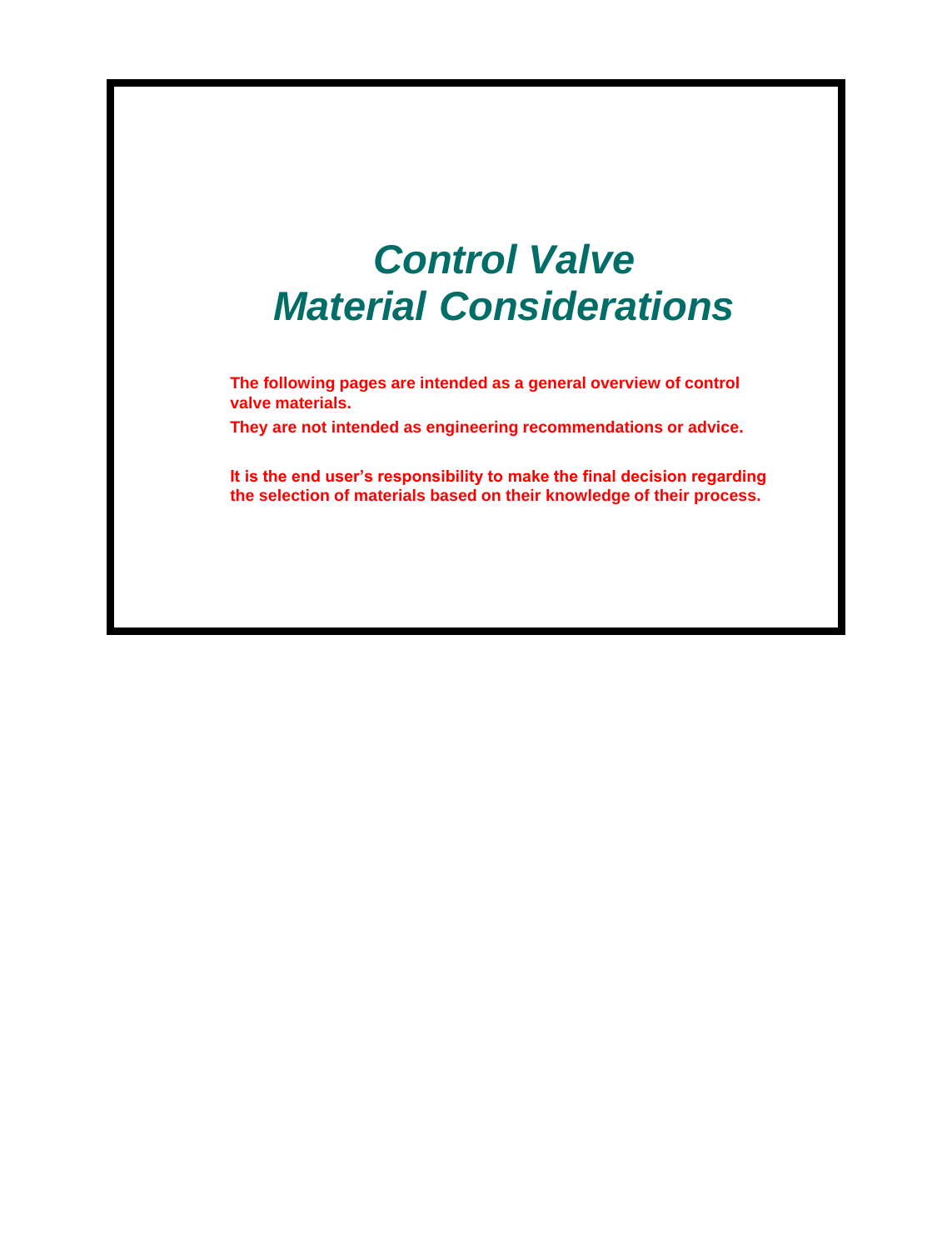

Yield Strength: Stress (force per unit area) that produces 0.2% permanent deformation.

Hardness: Resistance to penetration or indentation. Usually measured by loading an indenter into the material and measuring the depth of penetration or surface area of the indentation. The more the penetration, the less hard the material is

Toughness: The ability of material to absorb energy and deform plastically before fracturing. Usually measured using impact tests. Number of foot pounds required to fracture a stressed sample. A tough material is NOT BRITTLE.

Sliding wear "galling". Occurs when the heat and pressure between irregularities on the surface is high enough to cause localized welding and transfer of material between the sliding parts. PREVENTION: Use materials with dissimilar composition (makes welding less likely). Use materials with different surface hardnesses.

Erosive wear: Caused by high velocity fluid impingement or erosive particles if flow medium.

Cavitation wear: This is discussed at length in the incompressible flow presentation.

Corrosion properties: A materials resistance to corrosion is of course extremely important.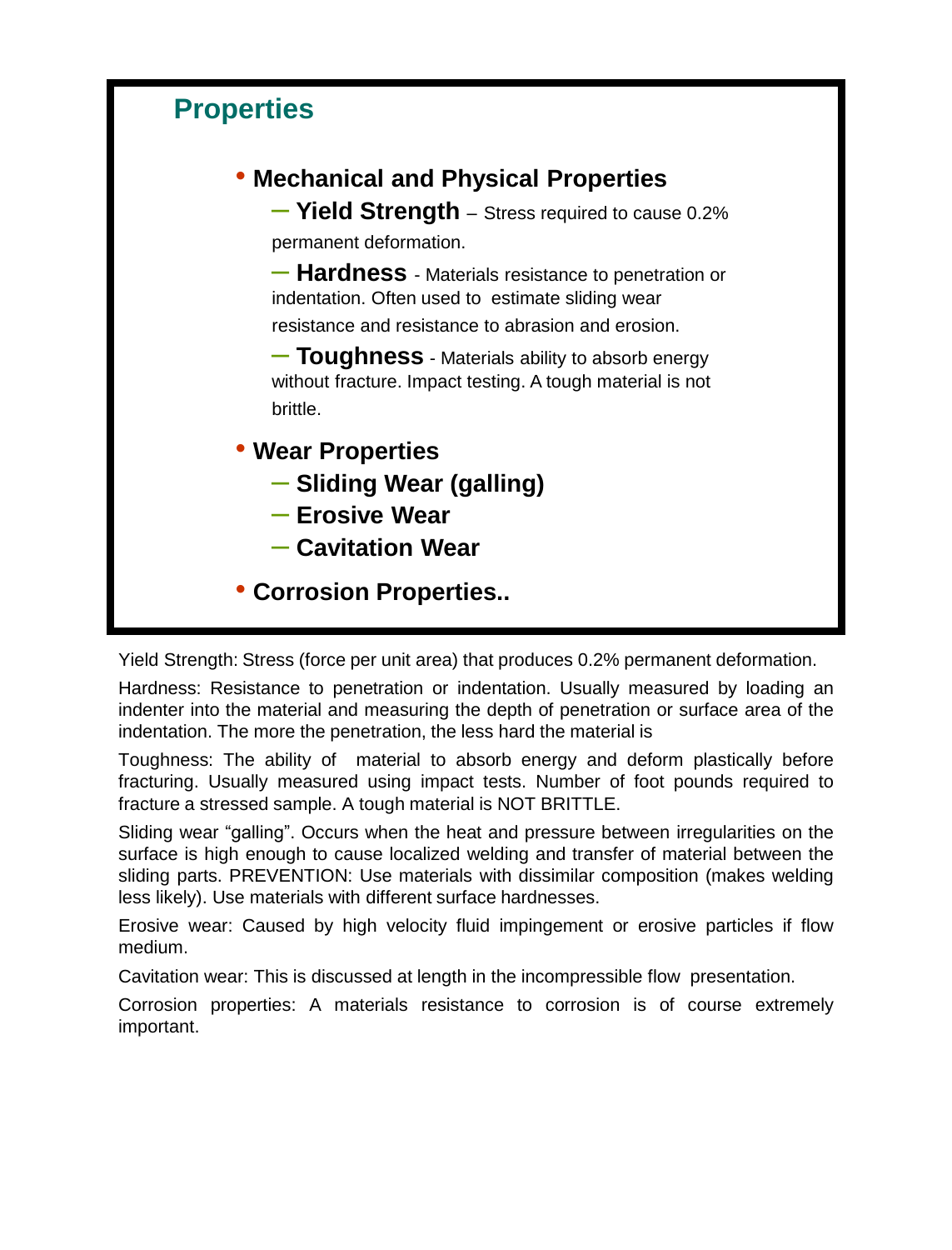

The inlet pressure and differential pressure determine whether a liquid will cavitate or flash, both of which cause damage. The damage mechanisms are discussed in the incompressible flow presentation.

Pressure differential affects the velocity and thus the potential for erosion caused by entrained solids, or in the case of steam, moisture drops in wet steam.

Erosion-corrosion results when high velocity fluid streams wash away the "passive layer" that protects many stainless steels.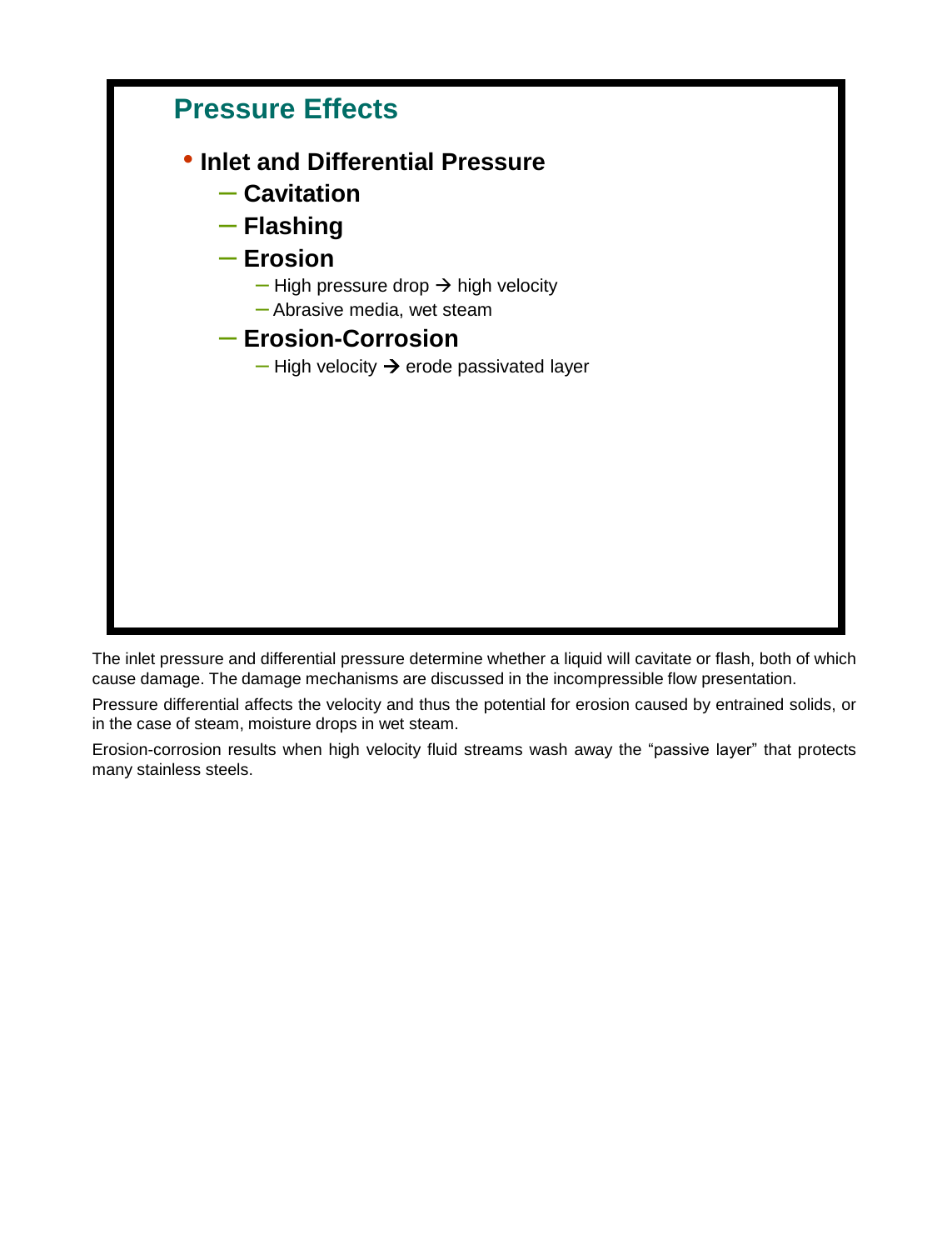

Increasing temperature reduces yield strength.

At high temperatures a phenomenon called "CREEP" comes into play. Normally, metals are elastic (a certain stress produces a predictable strain. When the stress is removed, the material goes back to its original dimension. At high temperatures the behavior becomes inelastic. The strain will slowly increase with time. Hence the name "creep"

Coefficient of thermal expansion: When heated, metals expand in a predictable way. Carbon steels, alloy steels and 400 series stainless steels have low thermal expansion coefficients. 300 series stainless steels have high thermal expansion rates. This must be kept in mind when selecting valve components: Globe cage must match body, Ball must match body to avoid seizing.

Graphitization: Temperatures above 800 F cause the CARBIDES in carbon steel to decompose into iron and graphite, reducing strength and toughness. Addition of Chromium and Molybdenum make the carbide phase more stable in Chrome Molly steel and 300 series stainless steel.

Sensitization - At high temperatures, such as encountered when welding, there is a risk that the chrome will form chrome carbides with any carbon present in the steel. This reduces the chrome available to provide the passive film and leads the potential for corrosion on the portion of the stainless steel affected by the high temperature.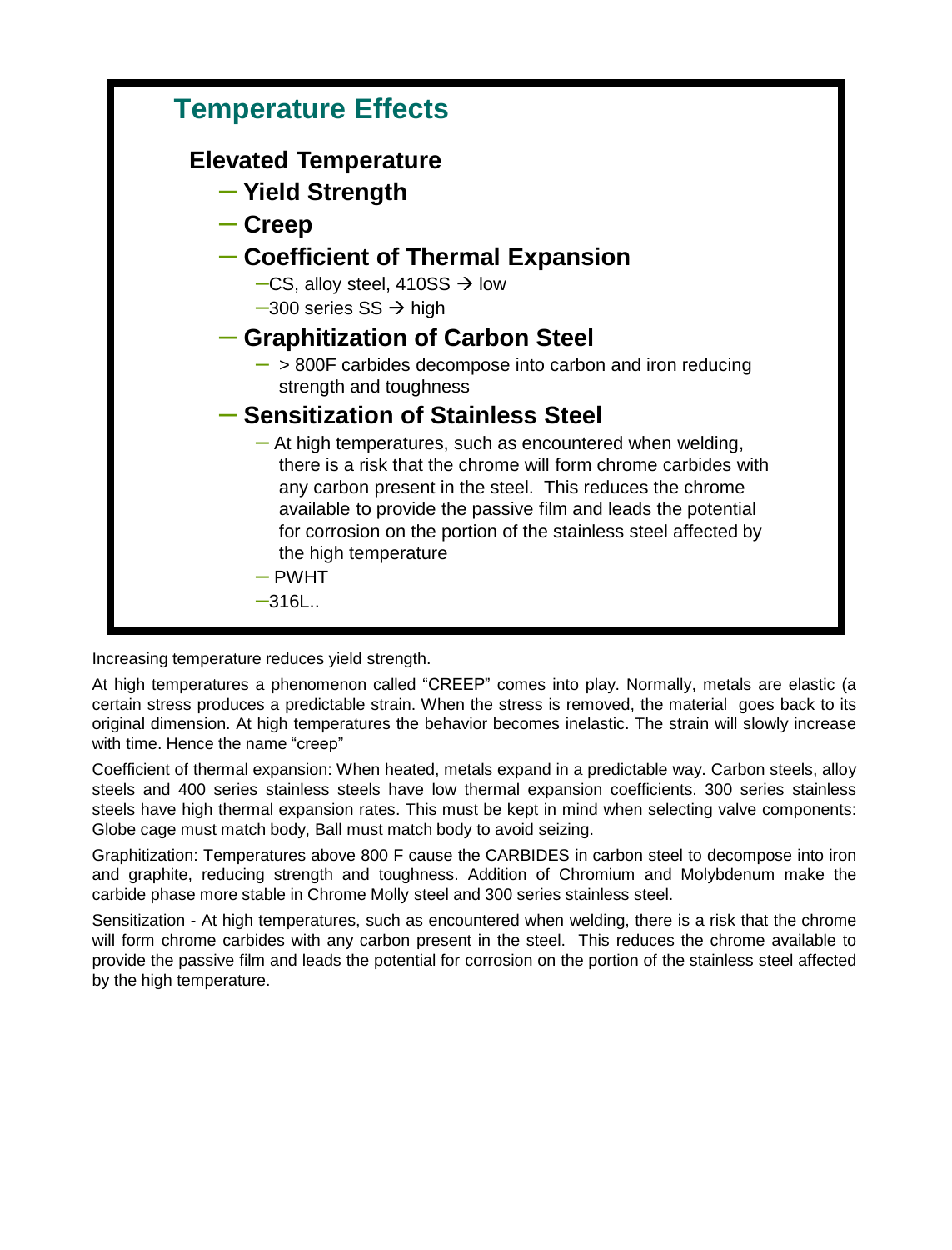

Carbon steel should not be used above 800 F. It can become brittle at temperatures below -20 deg F.

Raw casting costs are compared to that of carbon steel.

Chrome Moly sees use in power plants due to resistance to flashing damage and high temperature steam. It sees use in refineries because of the elevated temperatures encountered there. Also many high temperature refinery applications are not compatible with 316 ss.

316 ss is corrosion resistant in a great number of applications. It is used in a majority of refinery applications. It is also the most erosion resistant and has the highest temperature capability of the common body materials. 316 is also good for cryogenic temperatures (-150 to –460), where CS and Chrome Moly become brittle.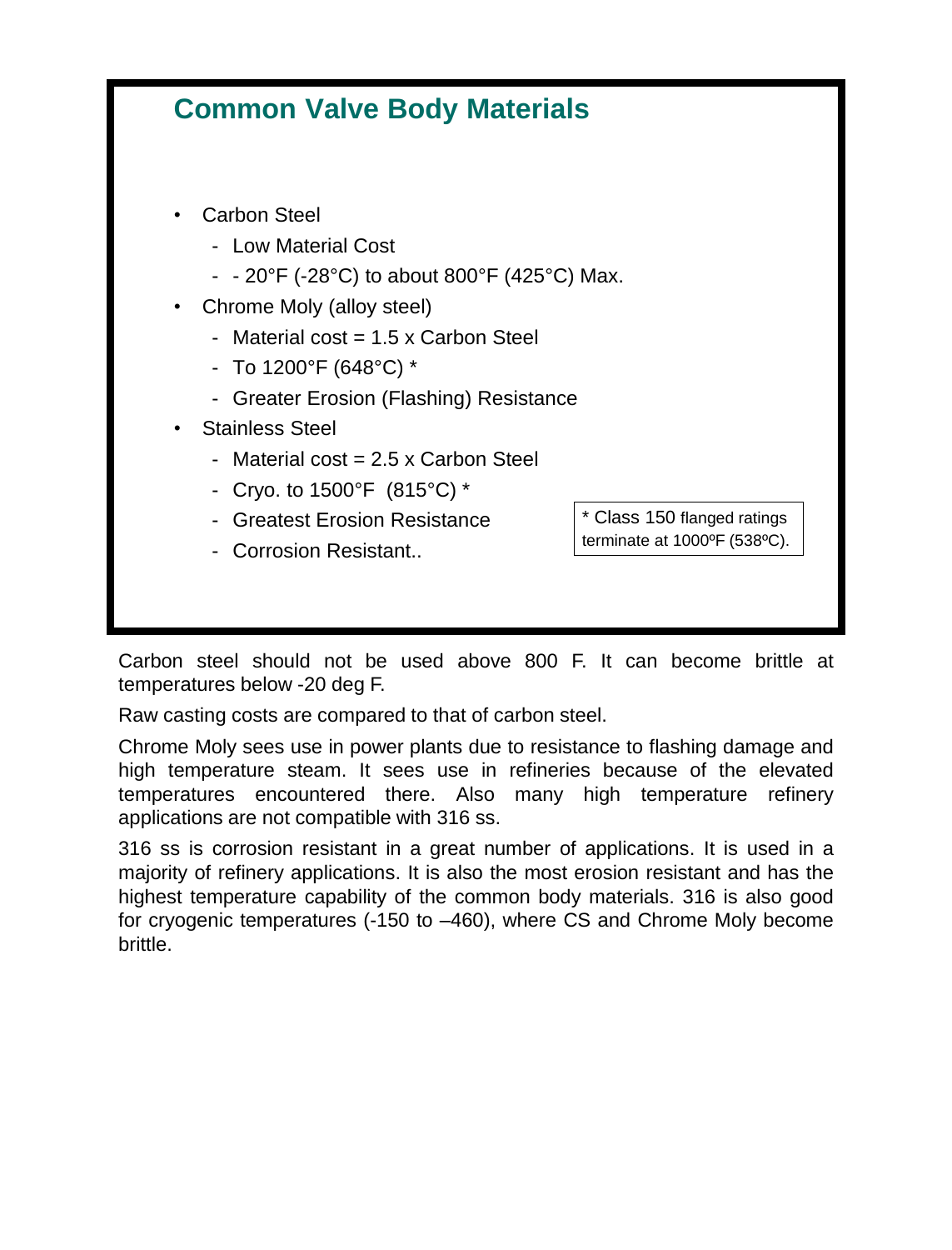# **Stainless Steel**

- Selected for corrosion resistance and high temperature properties
- 12% Chrome (minimum)
	- Forms protective layer of Chromium Oxide (Cr<sub>2</sub>O<sub>3</sub>)
- Three forms
	- Ferritic (430) Fe, Cr (Not normally used in valves)
	- Martensitic (400 series) Fe,Cr,C
	- Austenetic (300 series) Fe,Cr,C,Ni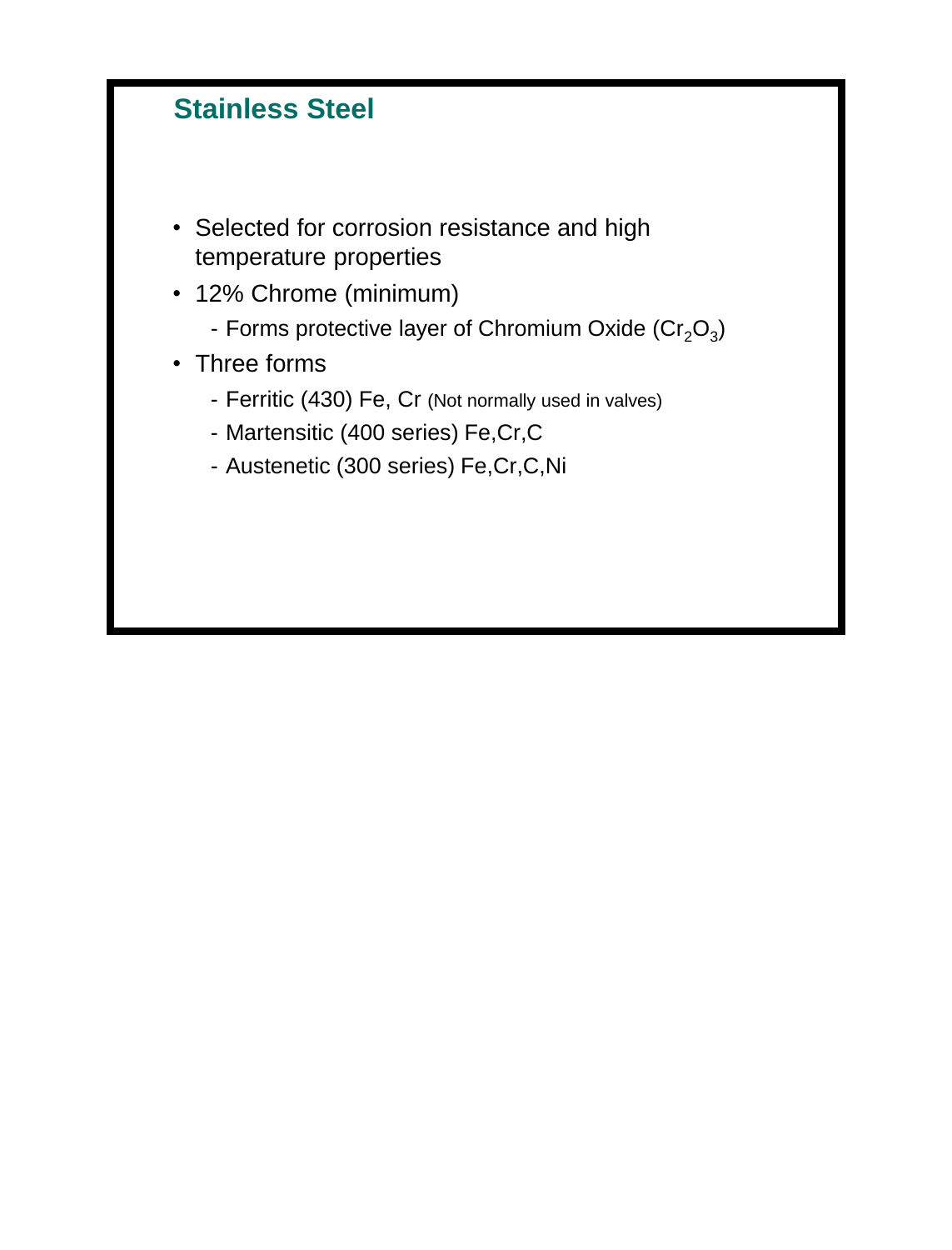| VALVES - FLANGED.<br>THREADED, AND WELDING END |                              |            |                                              |                    |                                        |                |                              | ASME/ANSI B16.34-1988 |
|------------------------------------------------|------------------------------|------------|----------------------------------------------|--------------------|----------------------------------------|----------------|------------------------------|-----------------------|
|                                                |                              |            |                                              | <b>TABLE 2-1.1</b> | <b>RATINGS FOR GROUP 1.1 MATERIALS</b> |                |                              |                       |
| A 105(a)                                       | A 216 WCB(a)<br>A 350 LF2(d) |            | A 515 70(a)<br>A 516 70(a)<br>A 537 Cl. 1(d) |                    | A 675 70<br>A 696 Gr. O                |                | A 672 B70(a)<br>A 672 C70(a) |                       |
| TABLE 2-1.1A STANDARD CLASS                    |                              |            |                                              |                    |                                        |                |                              |                       |
|                                                |                              |            |                                              |                    | Working Pressure by Classes, psig-     |                |                              |                       |
| Temperature, <sup>o</sup> F                    | 150                          | 300        | 400                                          | 600                | 900                                    | 1500           | 2500                         | 4500                  |
| $-20$ to 100                                   | 285                          | 740        | 990                                          | 1.480              | 2,220                                  | 3,705          | 6.170                        | 11,110                |
| 200                                            | 260                          | 675        | 900                                          | 1,350              | 2.025                                  | 3,375          | 5,625                        | 10.120                |
| 300                                            | 230                          | 655        | 875                                          | 1,315              | 1.970                                  | 3,280          | 5,470                        | 9,845                 |
| 400<br>500                                     | 200<br>170                   | 635<br>600 | 845<br>800                                   | 1,270<br>1.200     | 1,900<br>1.795                         | 3,170<br>2.995 | 5.280<br>4.990               | 9,505<br>8,980        |
|                                                |                              |            |                                              |                    |                                        |                |                              |                       |
| 600                                            | 140                          | 560        | 730                                          | 1.095              | 1,640                                  | 2.735          | 4,560                        | 8.210                 |
| 650<br>700                                     | 125<br>110                   | 535<br>535 | 715<br>710                                   | 1.075              | 1,610                                  | 2,685          | 4,475<br>4.440               | 8.055<br>7,990        |
| 750                                            | 95                           | 505        | 670                                          | 1,065              | 1,600                                  | 2,665          |                              | 7.560                 |
|                                                |                              |            |                                              | 1,010              | 1,510                                  | 2.520          | 4.200                        |                       |
| 800                                            | 80                           | 410        | 550                                          | 825                | 1,235                                  | 2.060          | 3,430                        | 6,170                 |
| 850                                            | 65                           | 270        | 355                                          | 535                | 805                                    | 1,340          | 2,230                        | 4,010                 |
| 900                                            | 50                           | 170        | 230                                          | 345                | 515                                    | 860            | 1,430                        | 2,570                 |
| 950<br>1000                                    | 35<br>20                     | 105<br>50  | 140<br>70                                    | 205<br>105         | 310                                    | 515<br>260     | 860<br>430                   | 1,545<br>770          |

This is an example of a page from ANSI B16.34 which gives

pressure/temperature ratings of a broad range of materials used for valve bodies.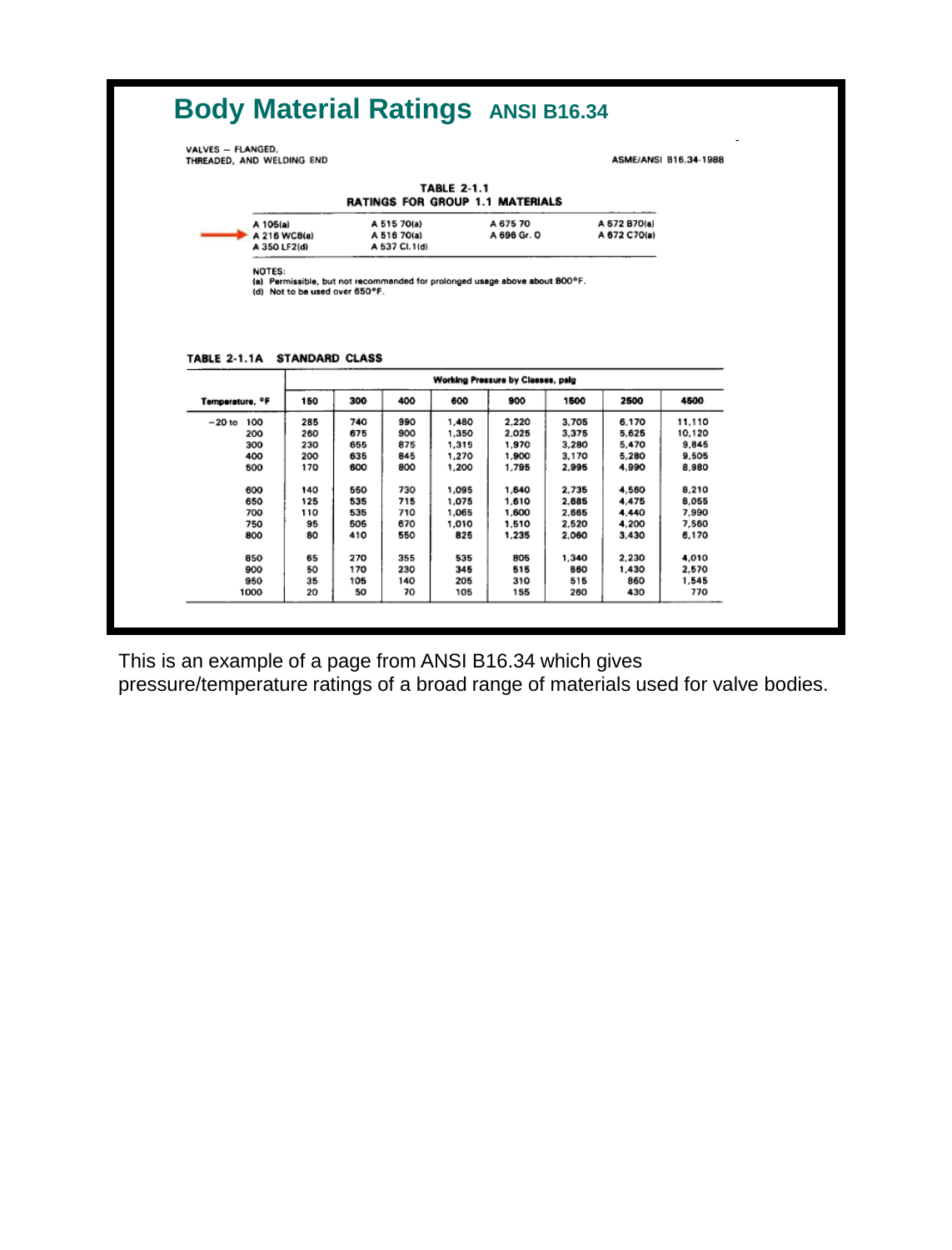# **Body Material Ratings**

**Carbon steel Chrome moly 316 SS**

| <b>TABLE 2-1.1A STANDARD CLASS</b> |     |     |     |                     | TABLE 2-1.13A STANDARD CLASS |       |     |       |                       | TABLE 2-2.2A STANDARD CLASS |       |     |     |                       |
|------------------------------------|-----|-----|-----|---------------------|------------------------------|-------|-----|-------|-----------------------|-----------------------------|-------|-----|-----|-----------------------|
|                                    |     |     |     | <b>Working Pres</b> |                              |       |     |       | <b>Working Press:</b> |                             |       |     |     | <b>Working Press:</b> |
| Temperature, <sup>o</sup> F        | 150 | 300 | 400 | 600                 | Temperature, <sup>o</sup> F  | 150   | 300 | 400   | 600                   | Temperature, <sup>o</sup> F | 150   | 300 | 400 | 600                   |
| $-20$ to 100                       | 285 | 740 | 990 | 1,480               | $-20$ to $100$               | 290   | 750 | 1,000 | 1,500                 | $-20$ to 100                | 275   | 720 | 960 | 1,440                 |
| 200                                | 260 | 675 | 900 | 1.350               | 200                          | 260   | 750 | 1,000 | 1,500                 | 200                         | 240   | 620 | 825 | 1,240                 |
| 300                                | 230 | 655 | 875 | 1,315               | 300                          | 230   | 730 | 970   | 1,455                 | 300                         | 215   | 560 | 745 | 1.120                 |
| 400                                | 200 | 635 | 845 | 1,270               | 400                          | 200   | 705 | 940   | 1,410                 | 400                         | 195   | 515 | 685 | 1,030                 |
| 500                                | 170 | 600 | 800 | 1,200               | 500                          | 170   | 665 | 885   | 1,330                 | 500                         | 170   | 480 | 635 | 955                   |
| 600                                | 140 | 550 | 730 | 1,095               | 600                          | 140   | 605 | 805   | 1,210                 | 600                         | 140   | 450 | 600 | 905                   |
| 650                                | 125 | 535 | 715 | 1.075               | 650                          | 125   | 590 | 785   | 1,175                 | 650                         | 125   | 445 | 590 | 890                   |
| 700                                | 110 | 535 | 710 | 1,065               | 700                          | 110   | 570 | 755   | 1,135                 | 700                         | 110   | 430 | 575 | 865                   |
| 750                                | 95  | 505 | 670 | 1,010               | 750                          | 95    | 530 | 710   | 1,065                 | 750                         | 95    | 425 | 565 | 845                   |
| 800                                | 80  | 410 | 550 | 825                 | 800                          | 80    | 500 | 665   | 995                   | 800                         | 80    | 415 | 555 | 830                   |
| 850                                | 65  | 270 | 355 | 535                 | 850                          | 65    | 440 | 585   | 880                   | 850                         | 65    | 405 | 540 | 810                   |
| 900                                | 50  | 170 | 230 | 345                 | 900                          | 50    | 355 | 470   | 705                   | 900                         | 50    | 395 | 525 | 790                   |
| 950                                | 35  | 105 | 140 | 205                 | 950                          | 35    | 260 | 350   | 520                   | 950                         | 35    | 385 | 515 | 775                   |
| 1000                               | 20  | 50  | 70  | 105                 | 1000                         | 20    | 190 | 255   | 385                   | 1000                        | 20    | 365 | 485 | 725                   |
|                                    |     |     |     |                     | 1050                         | 20(1) | 140 | 190   | 280                   | 1050                        | 20(1) | 360 | 480 | 720                   |
|                                    |     |     |     |                     | 1100                         | 20(1) | 105 | 140   | 205                   | 1100                        | 20(1) | 325 | 430 | 645                   |
|                                    |     |     |     |                     | 1150                         | 20(1) | 70  | 90    | 140                   | 1150                        | 20(1) | 275 | 365 | 550                   |
|                                    |     |     |     |                     | 1200                         | 20(1) | 45  | 60    | 90                    | 1200                        | 20(1) | 205 | 275 | 410                   |
|                                    |     |     |     |                     |                              |       |     |       |                       | 1250                        | 20(1) | 180 | 245 | 365                   |
|                                    |     |     |     |                     |                              |       |     |       |                       | 1300                        | 20(1) | 140 | 185 | 275                   |
|                                    |     |     |     |                     |                              |       |     |       |                       | 1350                        | 20(1) | 105 | 140 | 205                   |
|                                    |     |     |     |                     |                              |       |     |       |                       | 1400                        | 20(1) | 75  | 100 | 150                   |
|                                    |     |     |     |                     |                              |       |     |       |                       | 1450                        | 20(1) | 60  | 80  | 115                   |
|                                    |     |     |     |                     |                              |       |     |       |                       | 1500                        | 15(1) | 40  | 55  | 85                    |
|                                    |     |     |     |                     |                              |       |     |       |                       |                             |       |     |     |                       |
|                                    |     |     |     |                     |                              |       |     |       |                       |                             |       |     |     |                       |
|                                    |     |     |     |                     |                              |       |     |       |                       |                             |       |     |     |                       |
|                                    |     |     |     |                     |                              |       |     |       |                       |                             |       |     |     |                       |
|                                    |     |     |     |                     |                              |       |     |       |                       |                             |       |     |     |                       |
|                                    |     |     |     |                     |                              |       |     |       |                       |                             |       |     |     |                       |
|                                    |     |     |     |                     |                              |       |     |       |                       |                             |       |     |     |                       |

It is difficult to compare the tabular data of the common valve body materials, but examining them graphically shows some interesting things. (See next two pages.)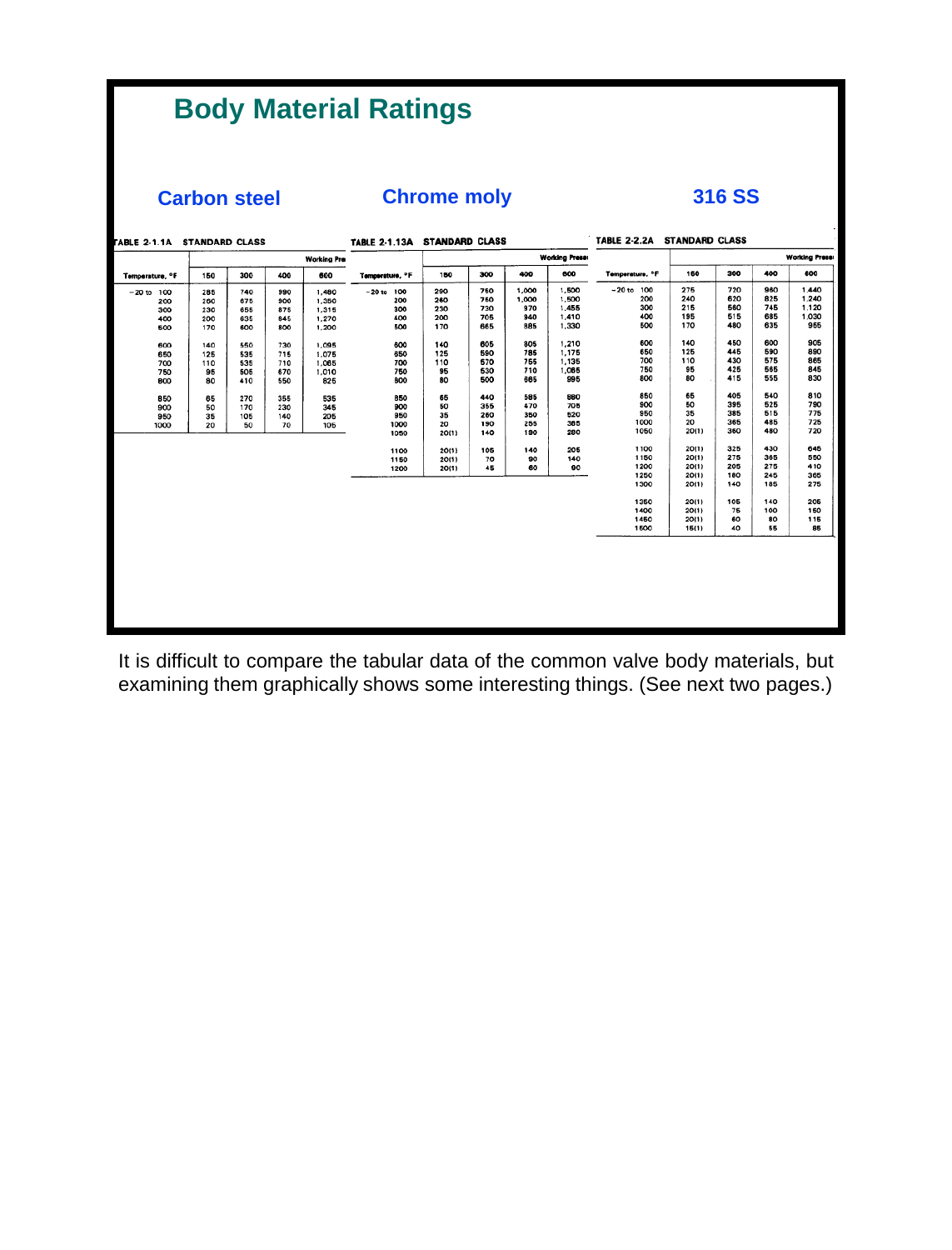

In Class 150 the pressure/temperature curves of the three common materials are quite similar.

At 100 F, CrMo is 5 degrees higher than carbon steel, then CrMo and CS track each other to 800 F where CS ends.

316 is only slightly lower at lower temperatures, then starting at 500F it tracks the other two as far at they go.

100% on the graph is the 100 F rating for CrMo.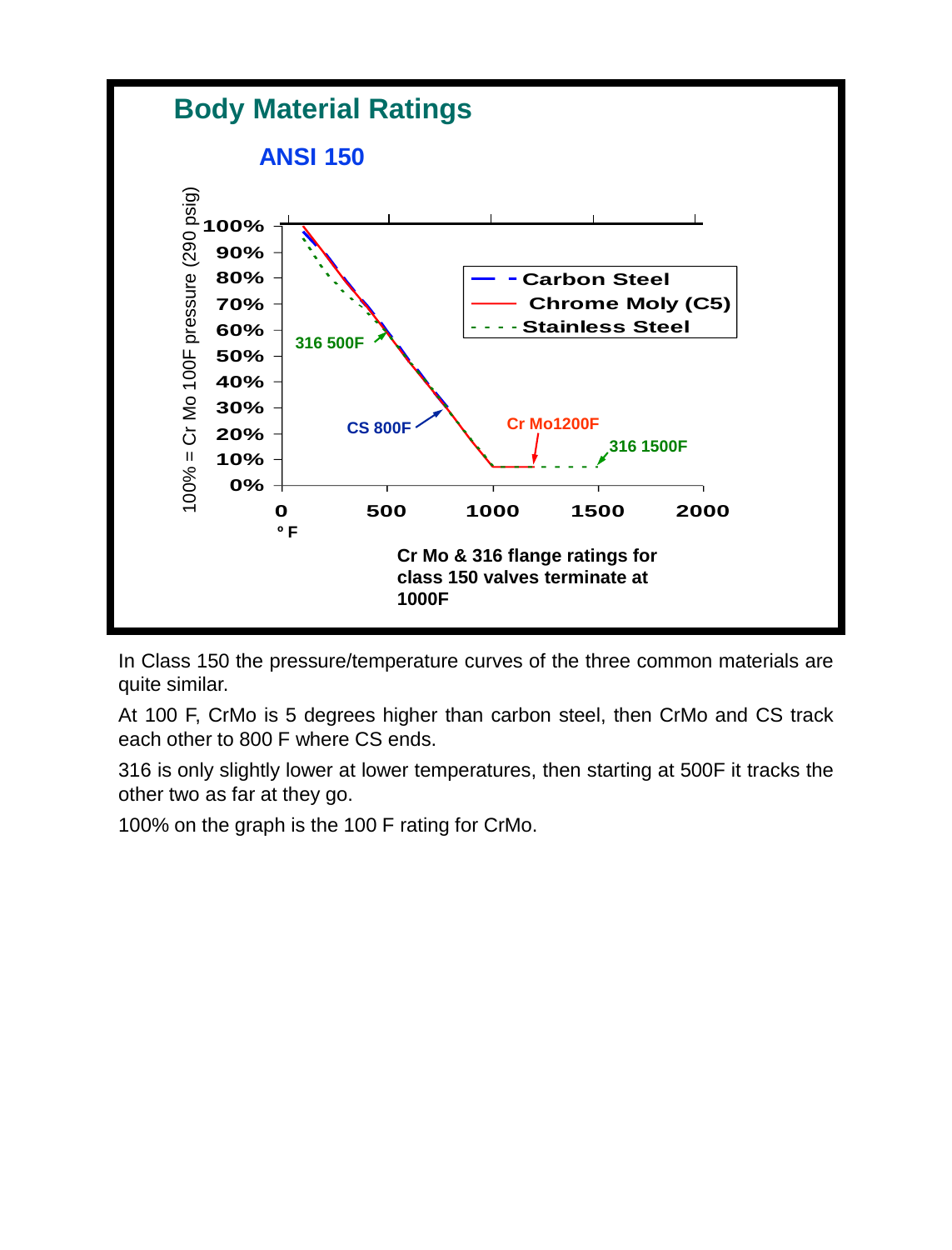

In Class 300 and above the three materials have quite different pressure/temperature curves.

In Class 300 and above, the shapes of the curves for each pressure class are identical, only the scale is different.

100% on the graph is the 100 F rating for CrMo.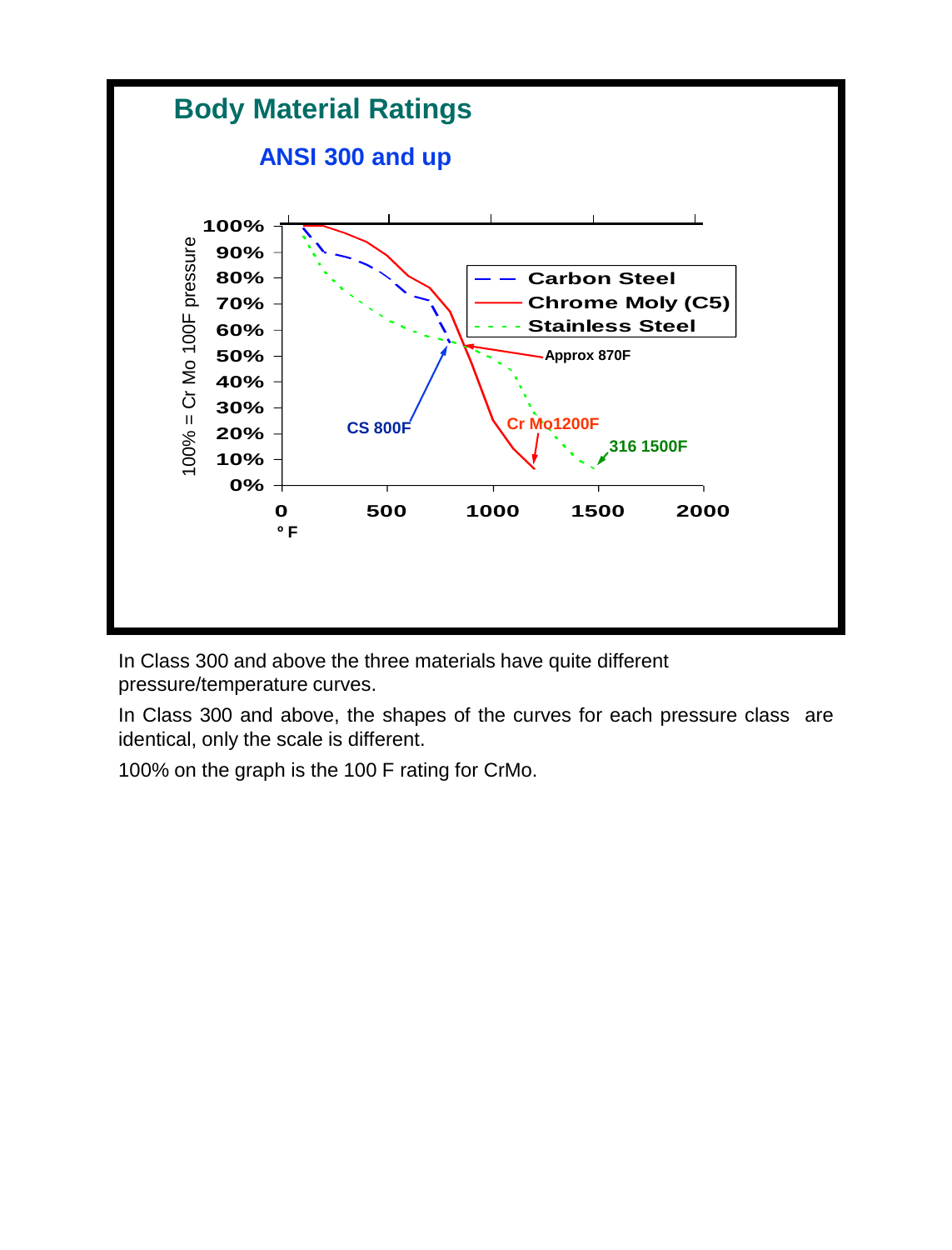|                           | F      |      | C      |     |
|---------------------------|--------|------|--------|-----|
| <b>Cast Iron</b>          | $-20$  | 410  | $-28$  | 210 |
| <b>Ductile Iron</b>       | $-20$  | 650  | $-28$  | 340 |
| <b>Carbon Steel (WCB)</b> | $-20$  | 800  | $-28$  | 425 |
| <b>Carbon Steel (LCB)</b> | -50    | 650  | -45    | 340 |
| CrMo (WC6)                | $-20$  | 1000 | $-28$  | 537 |
| CrMo (WC9)                | $-20$  | 1050 | $-28$  | 565 |
| CrMo (C5, C12)            | $-20$  | 1200 | -28    | 648 |
| SS 304, 316               | $-425$ | 1500 | $-253$ | 815 |
| Alloy 20                  | -50    | 300  | -45    | 148 |
| <b>Aluminum</b>           | $-325$ | 400  | $-198$ | 204 |
| <b>Bronze</b>             | $-325$ | 550  | $-198$ | 287 |
| <b>Inconel</b>            | $-325$ | 1200 | $-198$ | 648 |
| <b>Monel</b>              | $-325$ | 900  | $-198$ | 480 |
| <b>Hastelloy C</b>        | $-325$ | 1000 | $-198$ | 537 |
| <b>Titanium</b>           |        | 600  |        | 315 |

This is a list of the temperature limits for a wide range of body materials.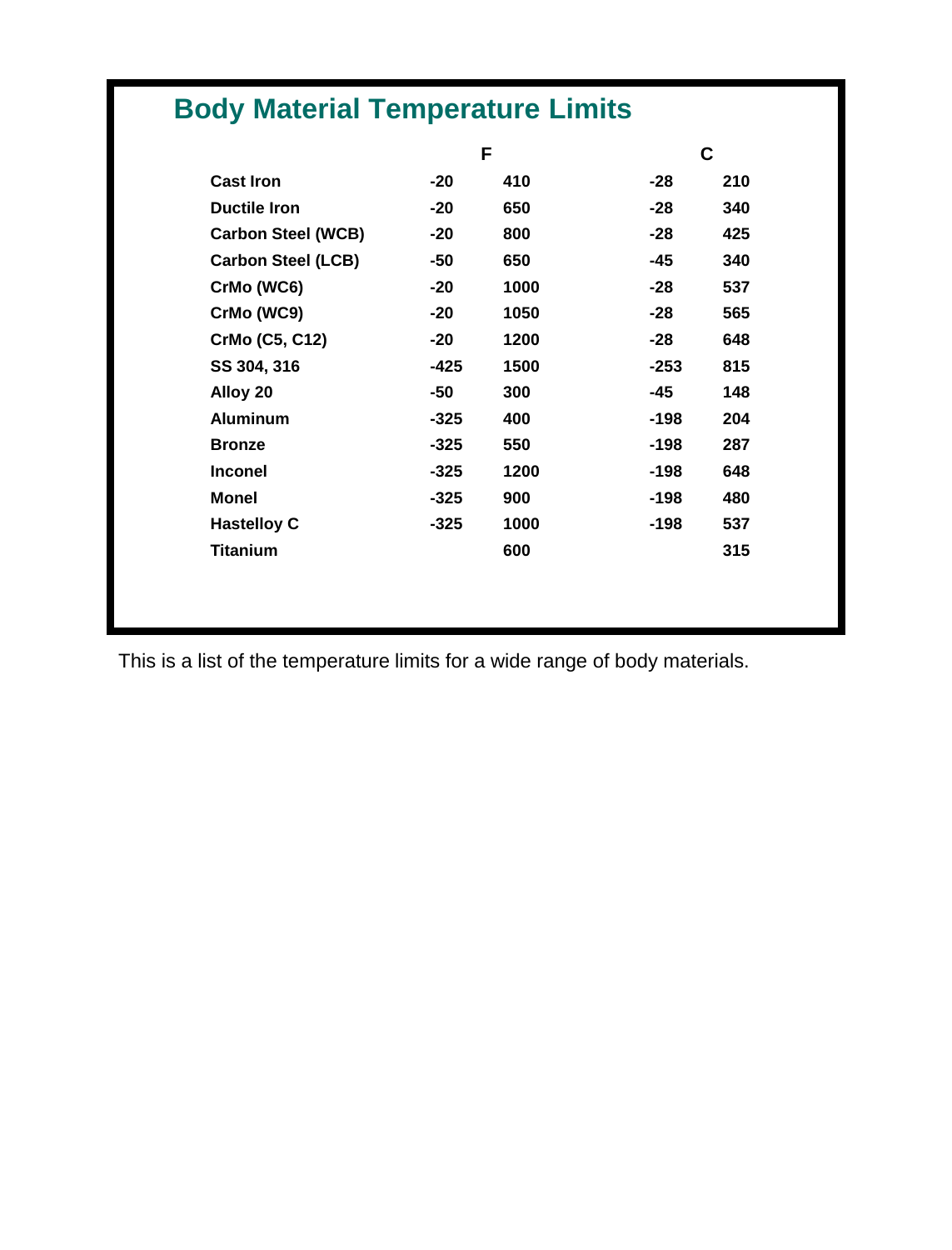|                                     | <b>Bronze</b>                        |
|-------------------------------------|--------------------------------------|
|                                     | Alloy 20                             |
|                                     | <b>Monel</b>                         |
|                                     | Hastelloy B & C                      |
|                                     | 316 SS                               |
|                                     | <b>K</b> Monel                       |
|                                     | 17-4 ph                              |
|                                     | 416 SS                               |
|                                     | <b>Inconel</b>                       |
|                                     | <b>Alloy 6 hard facing</b>           |
|                                     | <b>Chrome &amp; Tungsten Carbide</b> |
|                                     | <b>Ceramic</b>                       |
| Note: Top to bottom: worst to best. |                                      |

This is a list from the ISA Control Valve Handbook, listing relative resistance to erosion.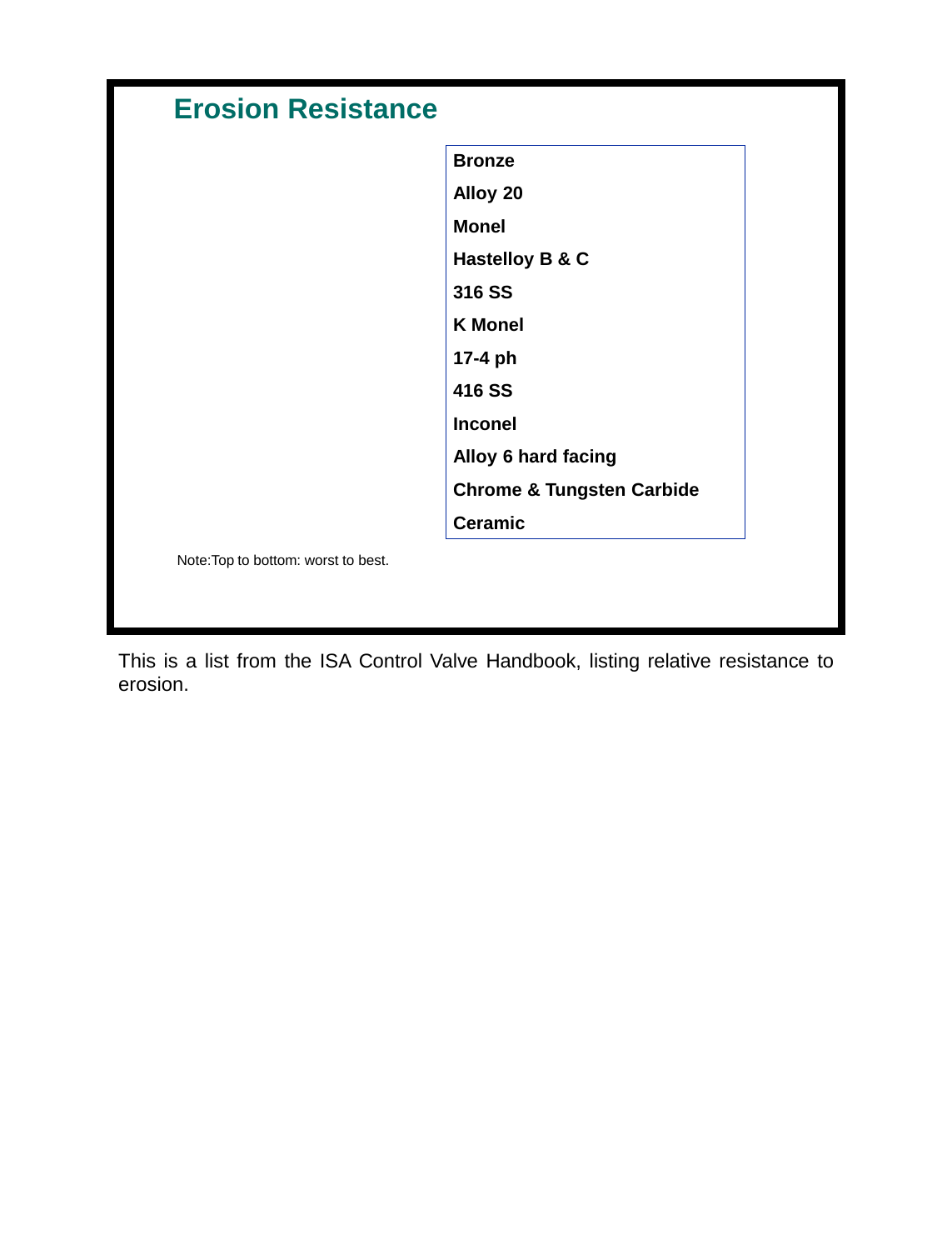### **Relative Resistance to Cavitation Damage**

| <b>Material</b>     | <b>Hours Tested Index*</b> |              |
|---------------------|----------------------------|--------------|
| Stellite 6 over 316 | 120                        | 20           |
| 17-4 PH 45 Rc       | 12                         | $\mathbf{2}$ |
| 316 SS              | 6                          | 1            |
| <b>Carbon Steel</b> | 2.25                       | 0.38         |
| <b>Brass</b>        | 0.5                        | 0.08         |
| <b>Aluminum</b>     | (2 Min.)                   | 0.006        |

**\* 316 SS is the reference. The others were tested until they showed approximately the same amount of damage as did the 316 SS sample after 6 hours of testing.**

From ISA Control Valve Handbook

316ss was tested for 6 hours under cavitating conditions. Then the others were tested until they showed approximately the same degree of damage and the time as shown was recorded.

The index was determined by dividing the times required to produce damage in the various materials by the time required to produce equivalent damage in 316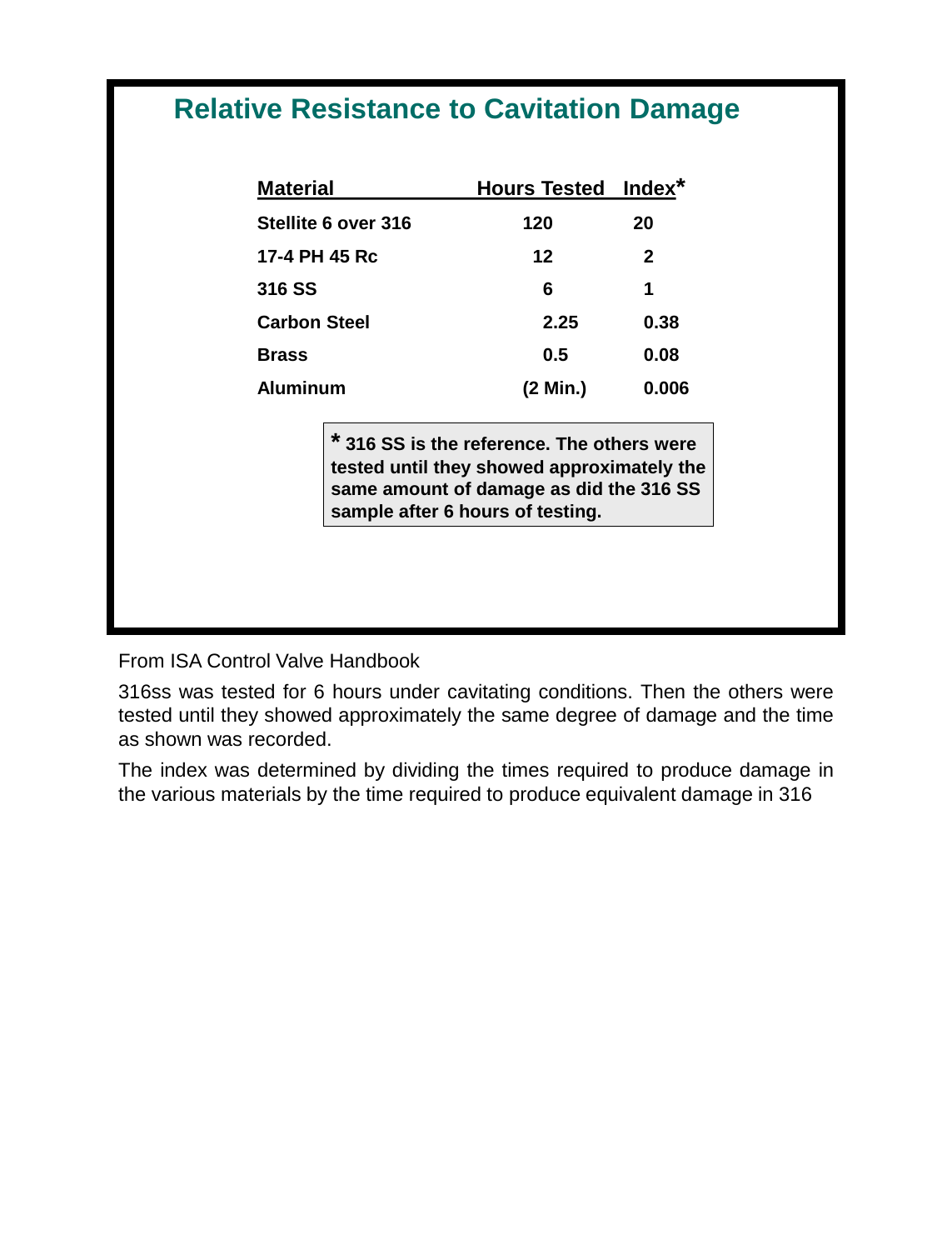#### **Alloys**

Alloying elements are added to basic steels to enhance corrosion resistance, hardness and toughness.

- **Carbon** carbon is the principal hardener in steel. The more carbon that is added (up to 1.2%), the harder it gets.
- **Molybdenum** -. Molybdenum adds toughness and increases corrosion resistance to chlorides.
- **Chromium** Protects against corrosion and adds heat resistance.
- **Sulfur**  sometimes added in controlled amounts for easier machining ands welding.
- **Nickel**  improves corrosion resistance and toughness and helps austenitic stainless steels to maintain their austenitic structure.
- **Silicon** principal deoxidizer used in steel making. It also increases strength and hardness.
- **Vanadium** Adds toughness and fatigue resistance.
- **Manganese** contributes to strength and hardness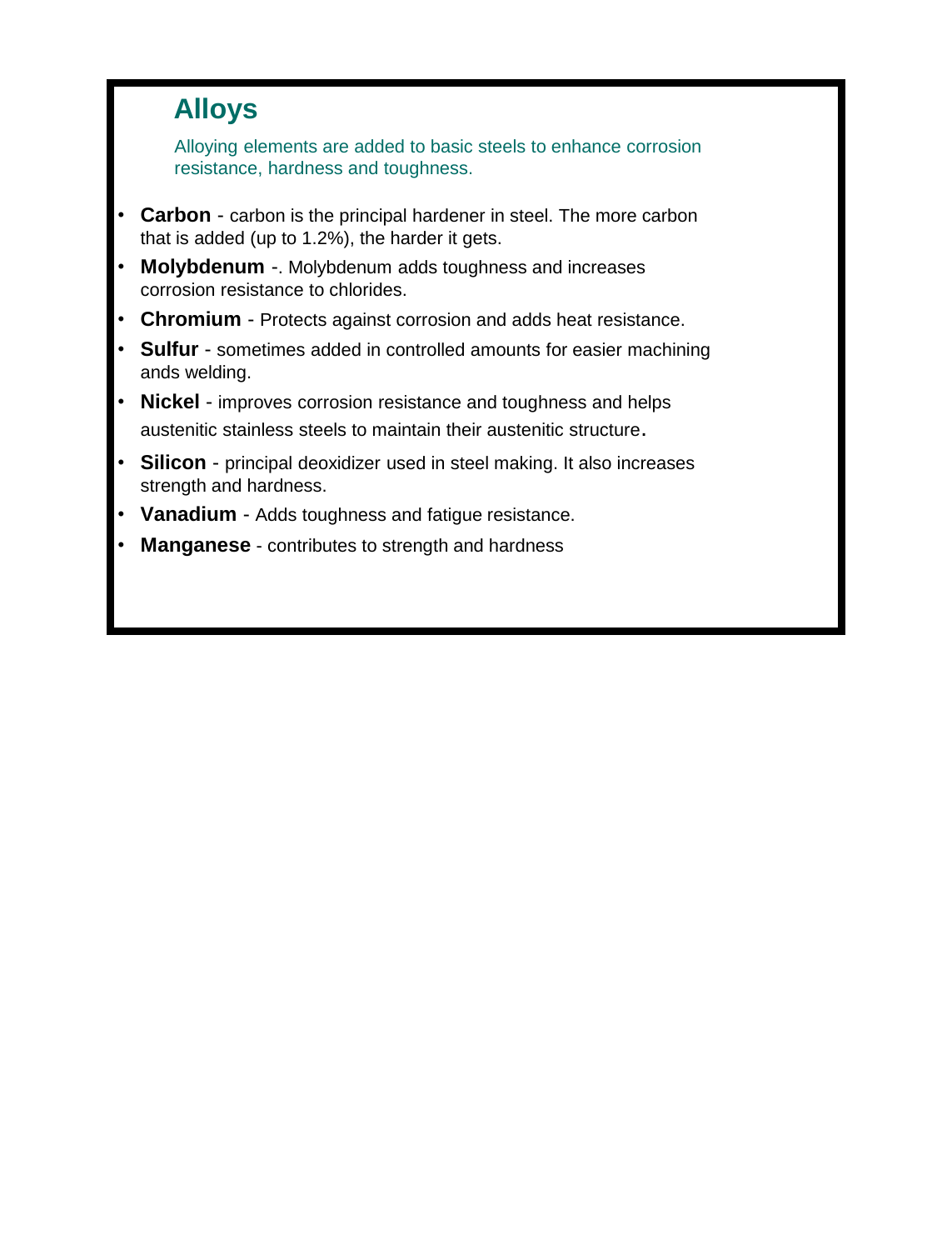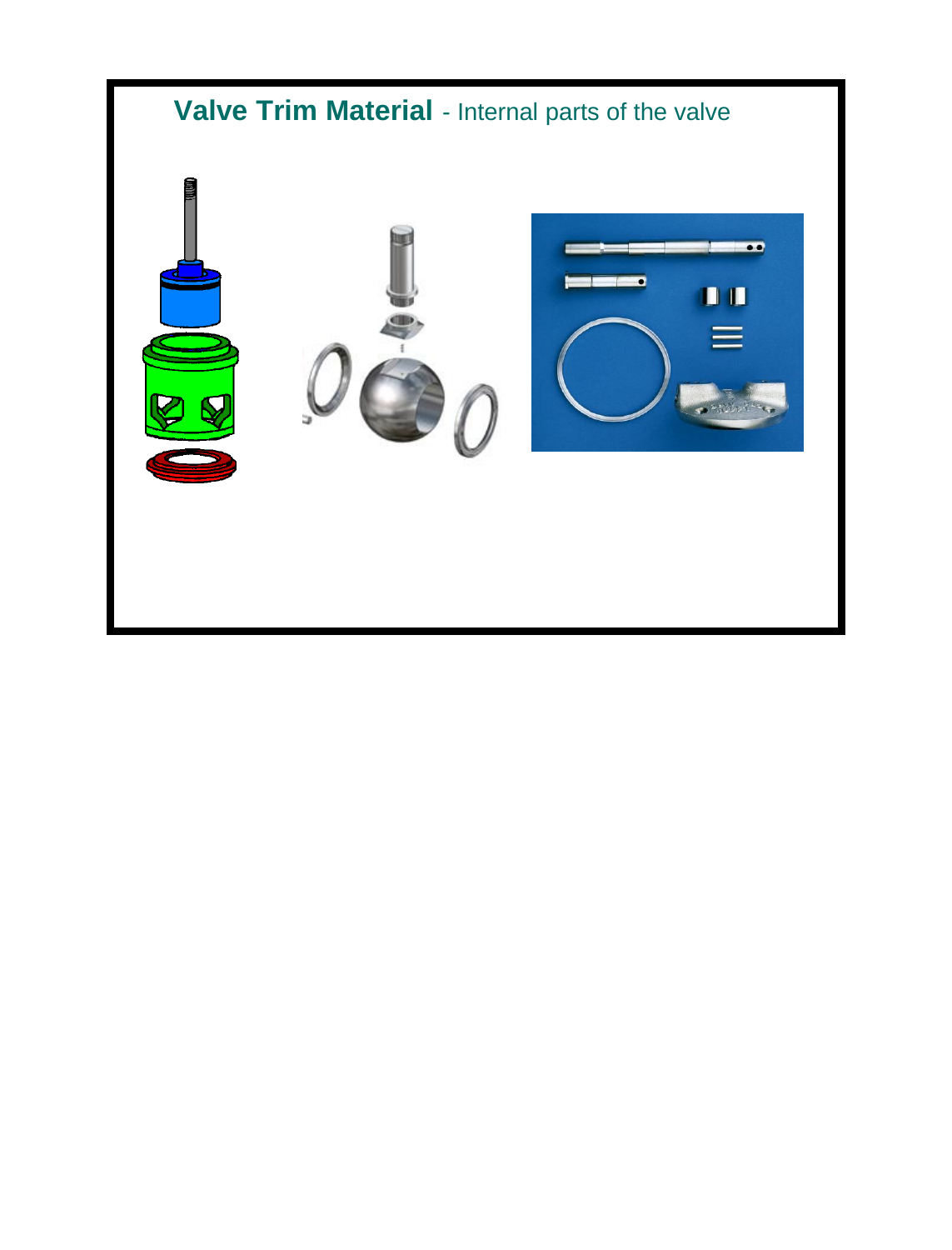# **Trim Materials vs. Body Materials**

- Stronger
- Special characteristics
	- Resist Galling
	- High wear resistance
	- Erosion resistant
	- Corrosion Resistant
- Treated or Coated
	- Chrome Plated, Stellite overlay
- Expensive relative to body material..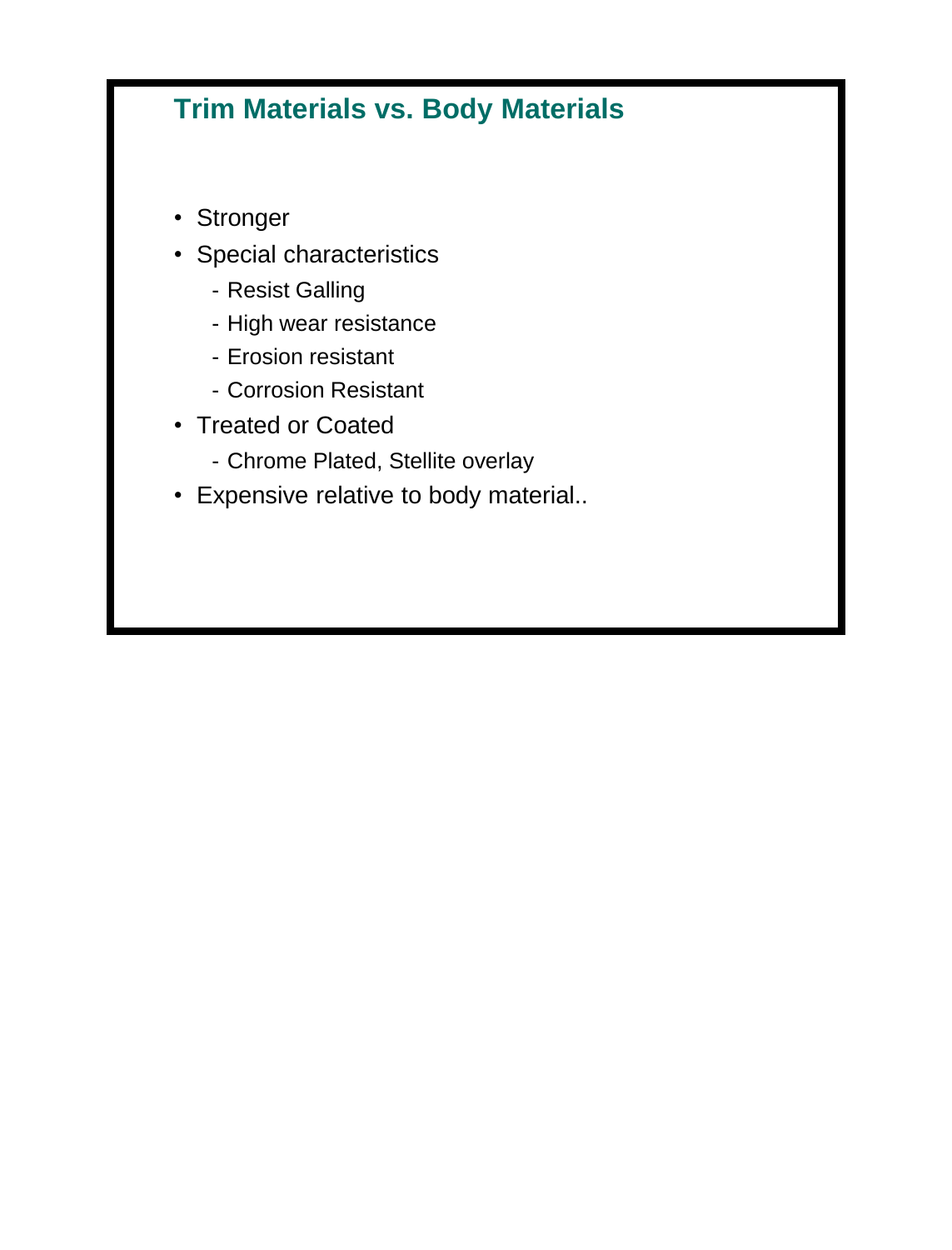# **Typical Trim Materials (Ball Valves)**

Typically selected based on strength & level of corrosion resistance

- Balls and seats
	- 316 SS
	- 410 SS (used in some high temp refinery processes, very expensive
	- Typically coated
	- Usually dissimilar to prevent galling..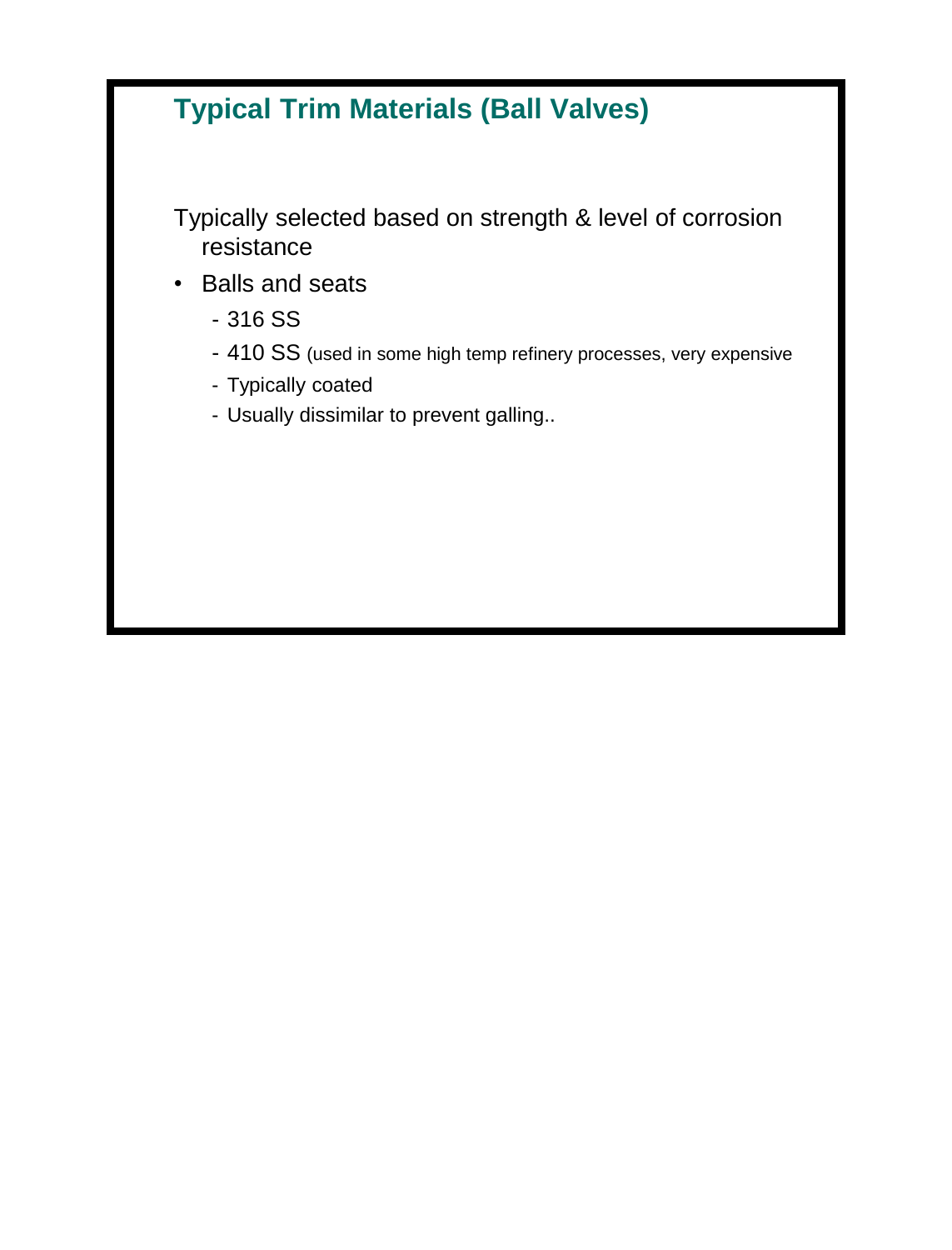

The most common coating for balls in metal seated ball valves is hard chrome. Its hardness makes 316SS balls much more wear resistant than bare 316. It does not hold up well with chlorides or very strong acids and is not good for very erosive or abrasive media.

The most common coating for metal seated ball valve seats is Stellite (or a similar material). These hard facing materials are very resistant to abrasive and erosion wear and provide sufficient differential hardness to resist galling when used in conjunction with hard chrome plated balls. Balls can also be hard faced, but the machining can be expensive.

Nickel Boron coating on balls (usually used in conjunction with hard faced seats) is used at high temperatures and for very erosive media (but not with corrosive liquids)

Chrome carbide has excellent wear and corrosion resistance and can be applied at the highest temperatures of the common coatings.

Tungsten Carbide gives good service in high cycle applications..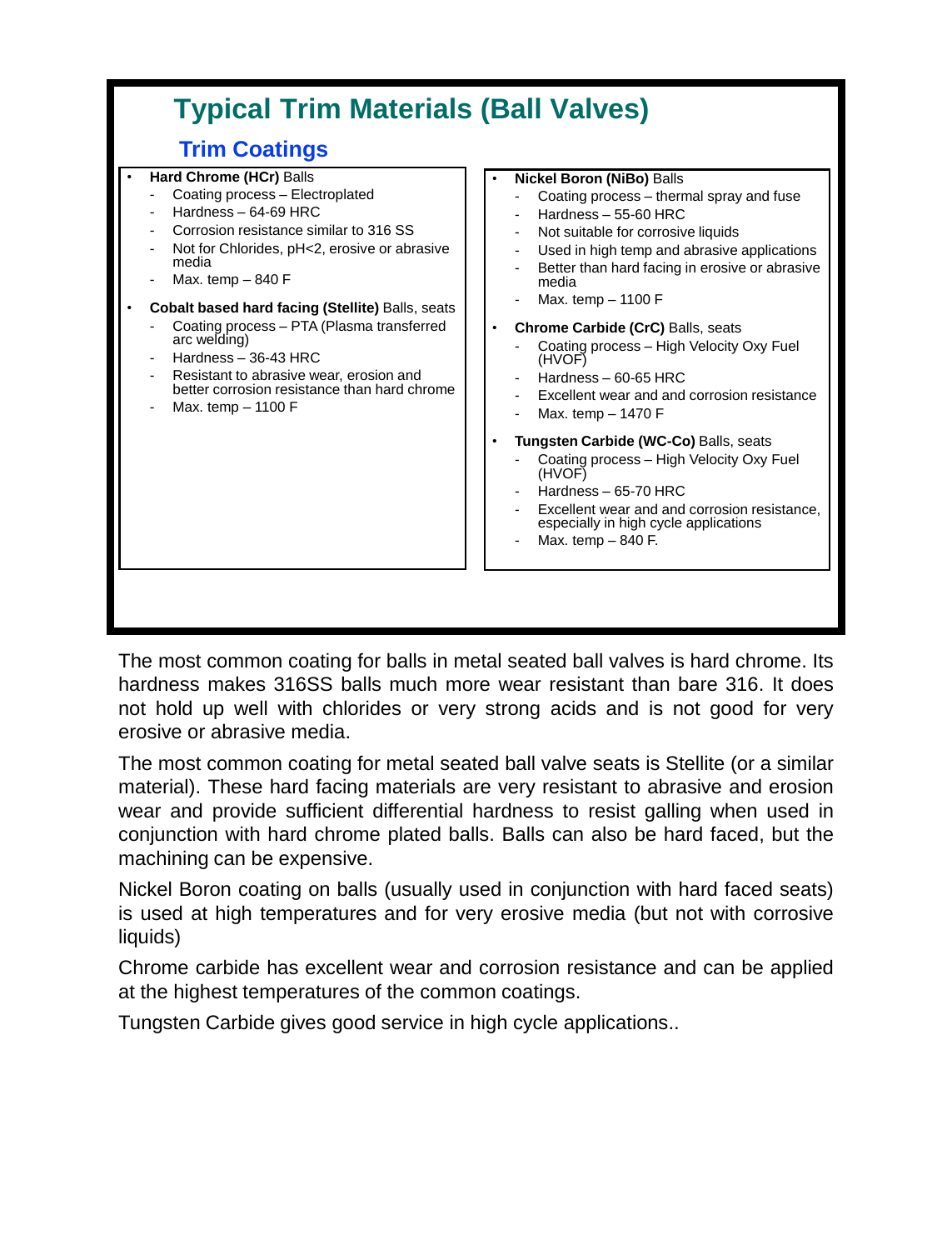# **Typical Trim Materials (Ball Valves)**

• **Shafts**

- 316
- 17-4PH
- XM-19 (Nitronic 50, Carlson Alloy)..

316 SS shafts have good corrosion resistance and moderate strength, and are suitable for many soft seated ball and butterfly applications

17-4PH is a precipitation hardening stainless steel that is very strong. Before the precipitation hardening heat treatment it is easily machineable. After it has been machined, a single low temperature (900F for 1 hour) heat treatment can be applied to increase the strength and hardness of the steel. This is known as "agehardening." 17-4 PH is much stronger than 316SS and is used in applications where torque requirements are too high for 316SS. It is not as corrosion resistant as 316SS. Not used above 800F

Nitronic 50 is a trade name of Carlson Alloy for XM-19 Stainless steel. Similar corrosion resistance to 316 and 317 with twice the yield strength. Not as strong as 17-4PH, but retains its strength well above 800F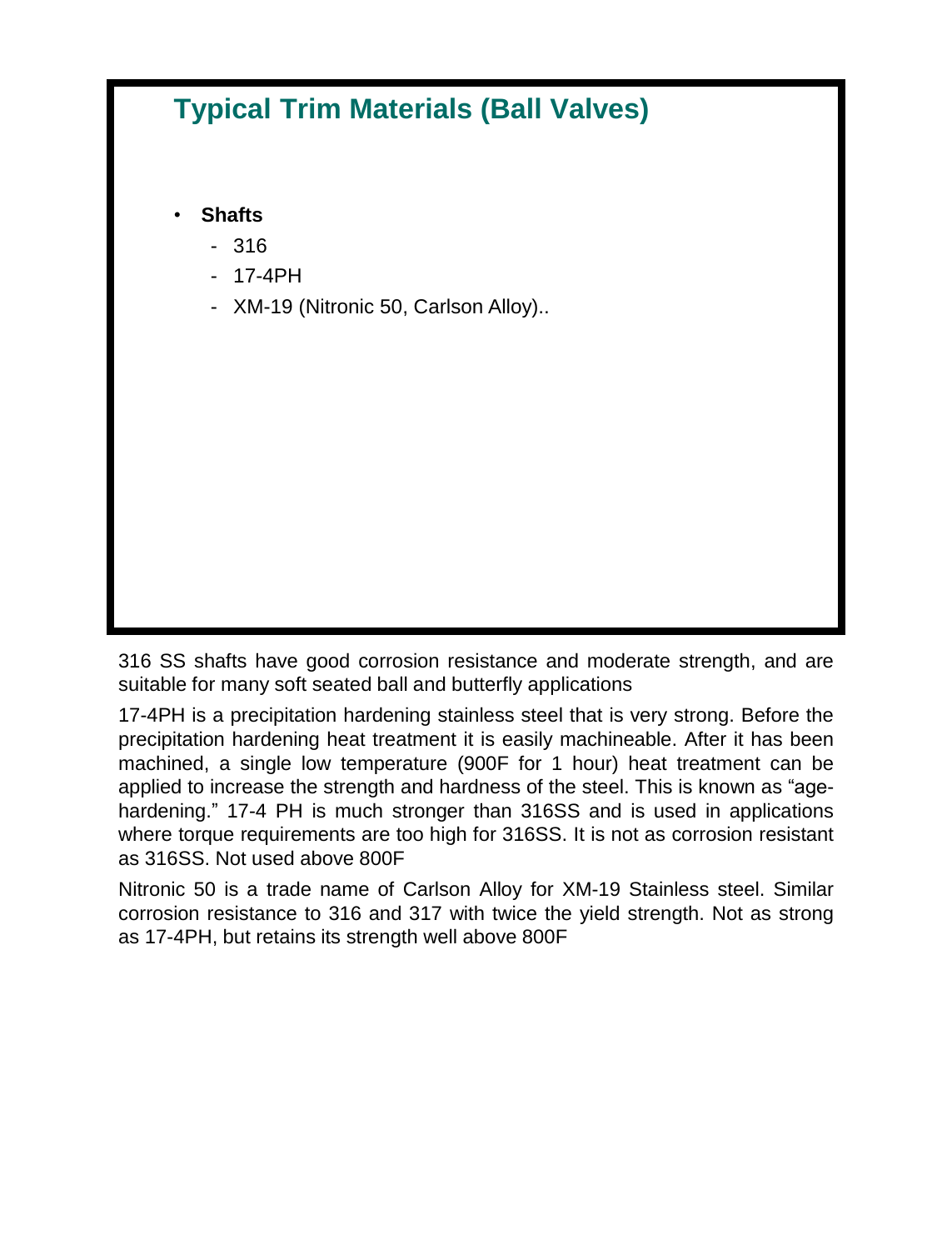

This is an example of how we use trim materials in globe valves that have compatible coefficients of thermal expansion with the various body materials.

When 316 stainless steel is used for a globe valve body and bonnet, the cage, which is trapped between the body and the bonnet (this is illustrated on the next page) must also be 316 stainless steel so that the body and cage will have the same coefficient of thermal expansion.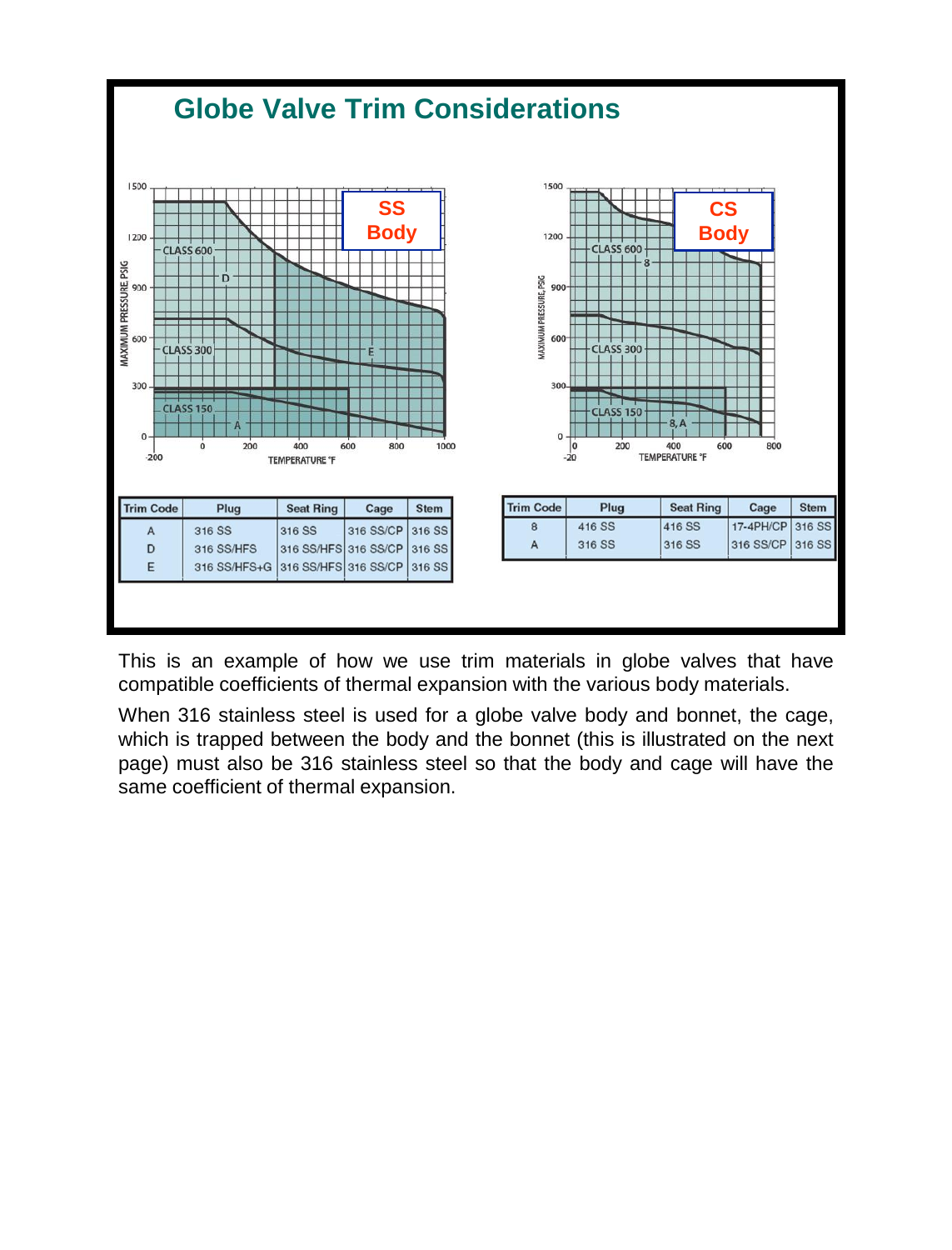

The figure illustrates how the cage in a cage guided valve is trapped between the body and bonnet.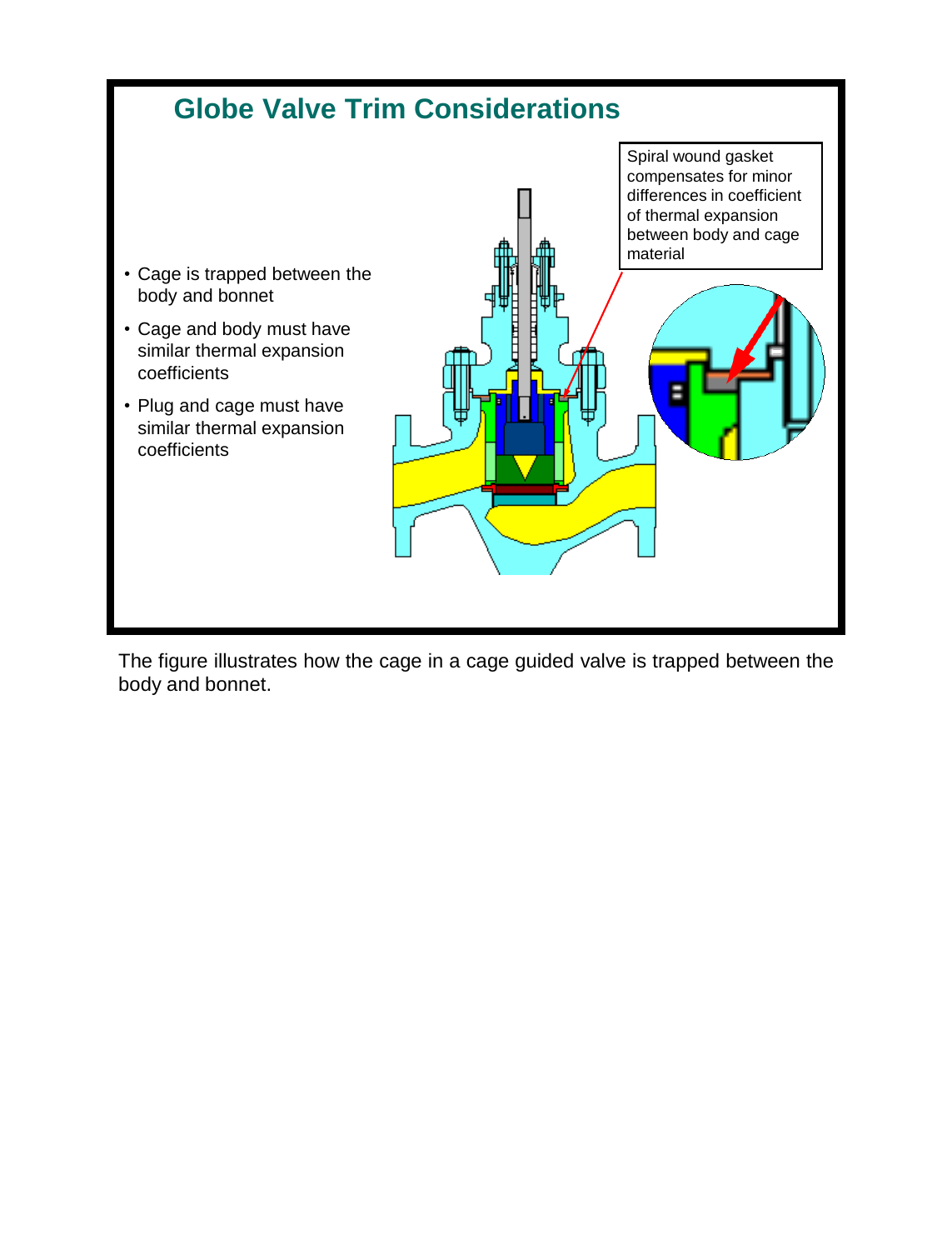

This manufacturer offers three standard trim configurations for their 316 stainless steel valve, all of which have a 316 SS cage. The plug and seat ring must also have thermal expansion properties that are similar to the cage to maintain proper clearances. Because the plug and cage are both 316 stainless steel, the inside of the cage is chrome plated to avoid galling.

For higher pressures the seating surfaces of the plug and seat have a Stellite overlay to give a very hard seating surface (HFS means "Hard Faced Seat.")

For high temperatures, the guiding surface of the plug is also hard faced because 316 ss becomes softer at high temperatures. (HGS+G means "Hard Faced Seat and Guide.")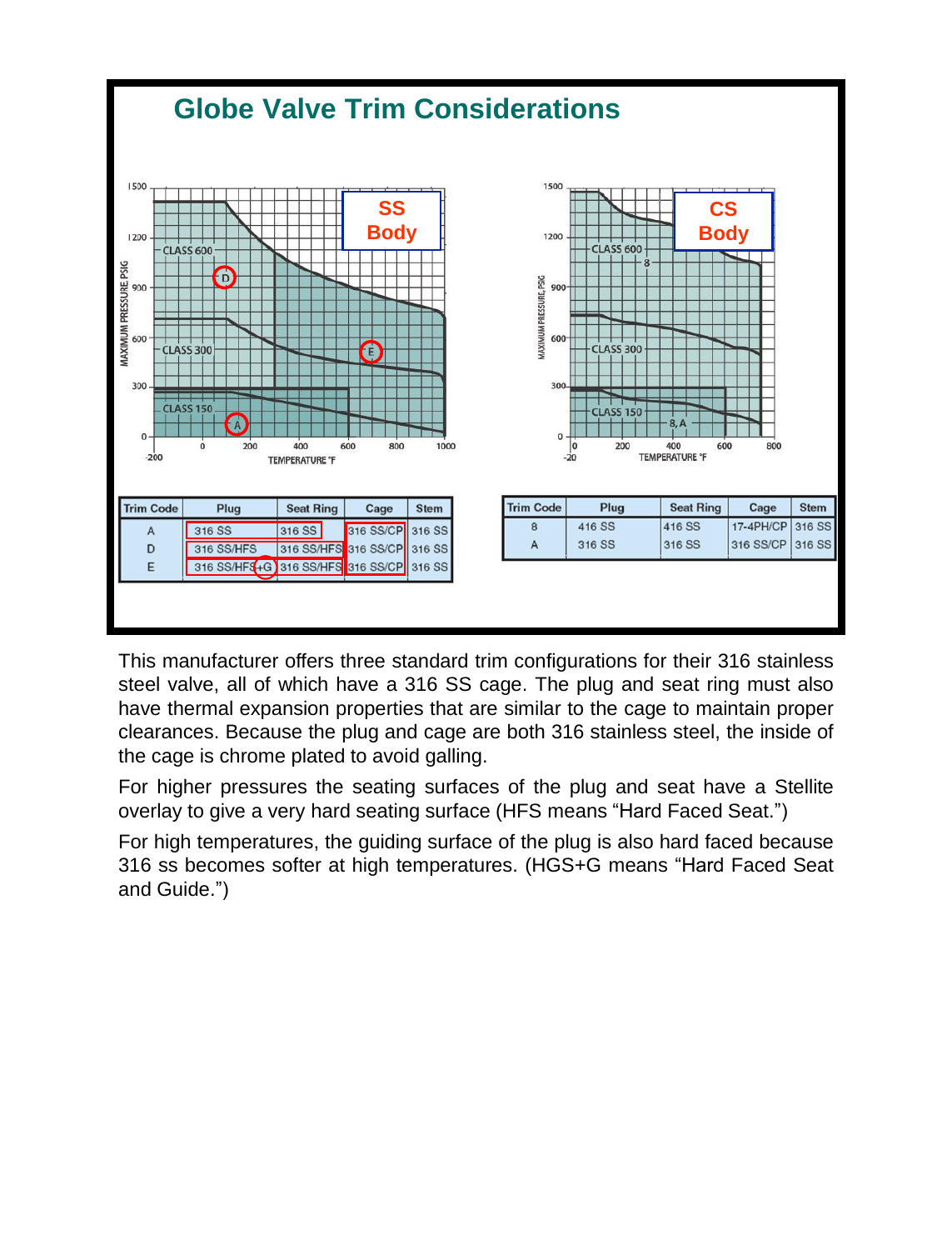

The standard trim offering for this manufacturer's carbon steel body globe valve uses a cage made of 17-4 PH stainless steel which has thermal expansion characteristics similar to carbon steel. The plug and seat are 416 stainless steel, which is very hard and has similar thermal expansion characteristics to carbon steel.

At lower temperatures (below 600F) differential expansion between the body and cage are not so important, so as an option, this manufacturer offers a 316 SS cage, plug and seat for improved corrosion resistance.

If corrosion is not a problem, the 17-4 / 416 combination is preferred, since there is less difference between the coefficients of thermal expansion and the seating and guiding surfaces are much harder.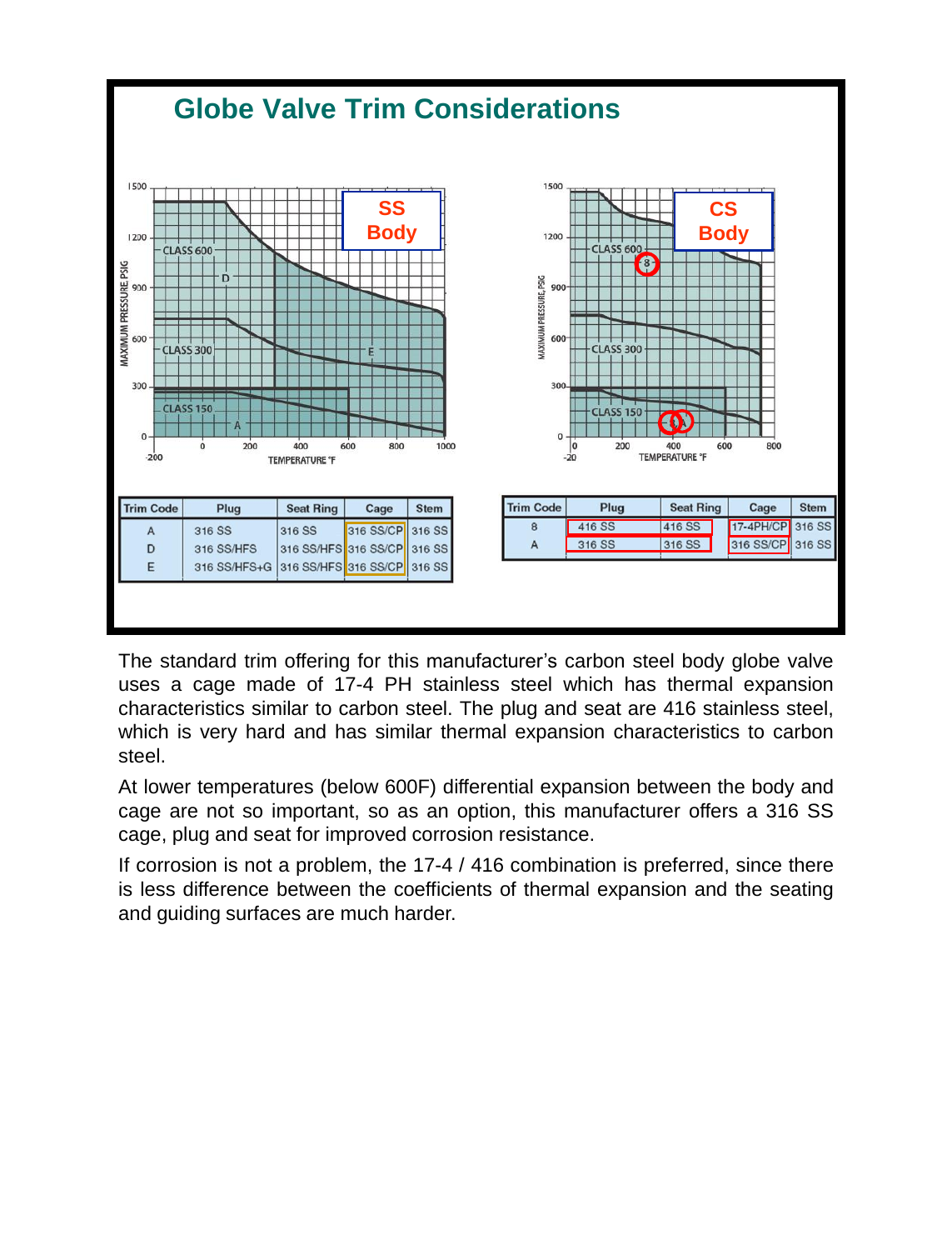### **Corrosion & Chemical attack**

- Corrosion
	- a destructive chemical process; most often applied to the conversion of a metal to one of its compounds, for example, the corrosion of iron by oxygen and water to produce iron oxides (rust)
	- All metals corrode; in our normal atmosphere of 21% oxygen, all metals except gold, platinum, and palladium corrode spontaneously
- Chemical attack
	- The chemical or electrochemical reaction between a material, usually a metal, and its environment that produces a deterioration of the material and its properties.

The next two pages are a corrosion guide that was originally published by a globe valve manufacturer a number of years ago. It is this author's observation that the valve manufacturer that published them is knowledgeable of control valve subjects.

**However, this author has not personally verified the correctness of the corrosion guide. It is presented here with no warranty as to its correctness or applicability.**

**It is not intended as engineering recommendations or advice.**

**It is the end user's responsibility to make the final decision regarding the selection of materials based on their knowledge of their process.**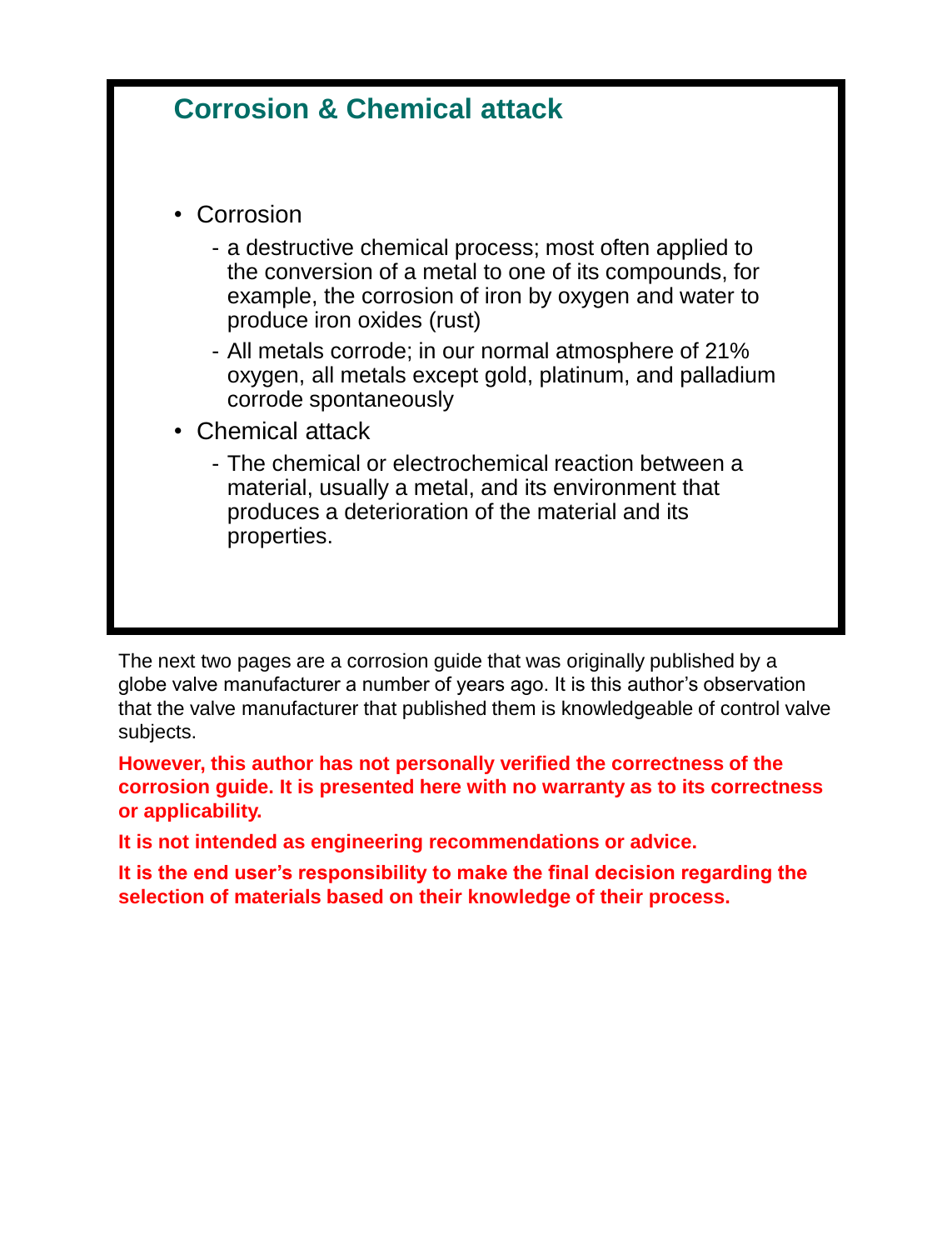|                              | CARBON STEEL                       |                   |                                |                               |               |               | u                |                |           |     | 42                 |                                         |
|------------------------------|------------------------------------|-------------------|--------------------------------|-------------------------------|---------------|---------------|------------------|----------------|-----------|-----|--------------------|-----------------------------------------|
|                              | CAST IRON                          |                   |                                | 胃                             |               |               | <b>HASTELLOY</b> |                | STELLITE. |     | <b>HASTELLOY F</b> |                                         |
|                              |                                    |                   | 440                            |                               |               | ALLOY 20      |                  | <b>MONEL</b>   | NICKEL    |     | TITANIUM           |                                         |
|                              |                                    | 174P <sub>H</sub> | ð.<br>420                      | $\frac{10}{25}$<br>416<br>316 | <b>M</b>      |               |                  |                |           |     |                    |                                         |
|                              |                                    |                   |                                |                               |               |               |                  |                |           |     |                    |                                         |
| Acetic Acid 100% 24° C(75°F) | v<br>$\mathbf{v}$<br>×<br>$\times$ | А                 | ×                              | X<br>А                        | А             | А             | B                | B              | А         | А   | А                  |                                         |
| <50% Boil                    | X<br>$\times$                      | А                 | ×                              | X<br>А                        | А             | A             | $\times$         | x              | А         | А   | А                  | Carbon Tetrachloride Wet                |
| >50% Boil                    | ×<br>×                             | ×                 | ×                              | X<br>C                        |               | А             | х                | ×              | Δ         | B   | А                  | <b>Cellulose Acetate</b>                |
| Acetic Anhydride Boil        | ×<br>$\mathbf{x}$                  | B                 | ×                              | $\mathsf{x}$<br>8             | А             | A             | в                | B              | А         | А   | А                  | Chloroacetic Acid                       |
|                              |                                    |                   |                                |                               |               |               |                  |                |           |     |                    | Chlorinated Water                       |
| Acetone                      | 8<br>B                             | А                 | С                              | с<br>А                        | А             | Α             | A                | A              |           | А   | Α                  | Chlorine Gas Dry                        |
| Acetylene                    | А<br>А                             | А                 | А                              | А<br>Α                        | А             | А             | А                | А              |           | А   | А                  | Wet                                     |
| Alcohols                     | B<br>B                             | А                 | A                              | А                             | А             | Ά             | А                | Α              |           | А   | A                  | Liquid                                  |
| Alum Solution (K)            | С<br>C                             | C                 | с                              | B<br>А                        | в             | B             | B                | в              | А         | B   | A                  | Chlorobenzene                           |
| Alumnium Acetate             | ×<br>$\times$                      | B                 | 8                              | B<br>в                        | 8             | $\mathbf B$   | B                | 8              |           | B   | A                  | Chloroform Dry 100% 24 C(75°F)          |
| Aluminum Chloride            | x x                                | С                 | х                              | х<br>B                        | А             | А             | B                | C              |           | Α   |                    | Chromic Acid < 10% Boil                 |
| Aluminum Hydroxide           | B B                                | B                 | B                              | B<br>B                        | 8             | B             | B                | B              |           | B   | -A                 | Chromic Acid > 10% Boil                 |
| Aluminum Sulphate < 10% Boil | x x                                | А                 | x<br>x                         | А                             | А             | Α             | C                | C              |           |     | A A                | Citric Acid Dil. 52 C(125 F)            |
| $>10%$ Boil                  | x x                                | B                 | ×<br>$\boldsymbol{\mathsf{x}}$ | А                             | А             | A             | C                | C              |           |     | A A                | Citric Acid < 50% 52° C(125° F)         |
| Amines                       | А<br>$\overline{A}$                | A                 |                                | А                             |               |               | B                | $\theta$       |           |     |                    | Copper Acetate < 20%                    |
| Ammonia (Anhydrous)          | А<br>B                             | А                 |                                | А                             | А             | $\mathbf{A}$  | А                | A              |           | А   |                    | Copper Chloride                         |
| Ammonium Bicarbonate         | с<br>C                             |                   |                                | B                             |               |               | ×                | X              |           |     |                    | Copper Nitrate Conc. 93" C(200° F)      |
| Ammonium Carbonate           | в<br>B                             |                   | B<br>B                         | $\overline{B}$                | B             | B             |                  |                | А         | B   |                    | Copper Sulfate < 40% 93°C(200" F)       |
| Ammonium Chloride < 10% Boil | X X                                | c                 |                                |                               | А             | Α             | B                | $\overline{a}$ |           |     | А                  | Creosote 100°C(212°F)                   |
| $>10\%$ Boil                 | X X                                |                   |                                |                               |               | Α             | B                | B              |           |     | А                  | Cresylic Acid                           |
| Ammonium Hydroxide           | B                                  |                   | А<br>А                         | А                             |               |               |                  |                |           |     | А                  | Cupric Chloride $\leq 5\%$ 24° C(75° F) |
| Ammonium Nitrate             | X A                                |                   | B                              | B<br>А                        | А             | B             | ×                | х              |           |     |                    | <b>Cyanide Solution (Plating)</b>       |
| Ammonium Oxalate             | x x                                |                   | C                              | C<br>B                        |               | B             | ×                | X              |           |     |                    | Cyanogen Gas 100% 24° (75°F)            |
| Ammonium Persulphate 5%      | X X                                | B                 | C<br>C                         | B                             | B             | B             | B                | B              |           | B   |                    |                                         |
| Ammonium Phosphate 5%        | X X                                |                   |                                | B                             |               | B             | B                | $\bf{B}$       |           |     |                    | Dichloroethane 100% 100°(212°F)         |
| Ammonium Sulphate < 10%      | X X                                |                   |                                |                               |               |               |                  |                |           |     |                    |                                         |
|                              |                                    |                   | C                              | B<br>с                        | B             | B             | B                | B              |           |     |                    |                                         |
| Ammonium Sulphite Boil       | X X                                |                   | ×<br>x                         | B                             | B             | B             | ×                | X              |           |     |                    | Ether                                   |
| Amyl Acetate                 | в<br>B                             |                   | A<br>Α                         | Α                             | А             | А             | А                | Α              |           |     | А                  | Ethyl Acetate                           |
| Amyl Chloride                | С<br>- B                           |                   |                                | А                             | Ά             |               | B                | B              |           |     | Α                  | Ethyl Chloride Dry                      |
| Aniline                      | A A                                |                   |                                | А                             |               | B             | B                | B              |           |     | А                  | Ethylene Glycol                         |
| Aniline Hydrochloride        |                                    |                   |                                | B                             | B             |               | B                | ×              |           | B A |                    |                                         |
| Animal Fat & Oil             |                                    |                   |                                | A                             | Α             | А             |                  | Α              |           |     |                    | Fatty Acid: 100°C(212°F)                |
| Antimony Trichloride         | X X                                |                   | x<br>x                         | ×                             | ×             | B             | B                | B              |           |     | B X                | Ferric Chloride < $1\%$ 24°C(75°F)      |
| Arsenic Acid                 | x x                                |                   | ×<br>x                         | B                             | 8             | B             | $\mathsf{x}$     | ×              |           |     |                    | Ferric Chloride > 1%                    |
|                              |                                    |                   |                                |                               |               |               |                  |                |           |     |                    | Ferric Chloride Hot < 1%                |
| <b>Barium Carbonate</b>      | C<br>C                             |                   |                                | c                             |               | B             | B                | B              |           | B   |                    | Ferric Chloride Hot > 1%                |
| Barium Chloride <5%          | Č<br>C                             | В.<br>x           | $\times$                       |                               | B             | А             | B                | B              |           | А   | Α                  | Ferric Hydroxide                        |
| > 5%                         | x x                                | x<br>B.           | $\times$                       |                               | B             | B             | B                | 8              |           | А   | A                  | Ferric Nitrate 5%                       |
| Barium Hydroxide             | C<br>$\mathbb{C}$                  | C<br>А            | $\mathbf C$                    | $\mathbb{A}$                  | $\mathcal{A}$ | B             | B                | Α              |           | в   |                    | Ferric Sulphate 5%                      |
| Barium Nitrate               | c<br>C                             |                   |                                | А                             | Α             | В             | с                | с              |           | B   |                    | Ferrous Chloride 10%                    |
| <b>Barium Sulphate</b>       | C<br>с                             |                   |                                | в                             | B             | B             | B                | B              |           |     | А                  | Ferrous Sulphate 10%                    |
| Barium Sulphide              | X C                                |                   |                                | B                             | B             | $\times$      | ×                | B              |           | ×   | А                  | Fluorine Gas Dry                        |
|                              |                                    |                   |                                |                               |               |               |                  |                |           |     |                    |                                         |
| Beer                         | X X                                |                   | C<br>с                         | $\mathbf{A}$                  | A             | Α             | А                | Α              |           |     |                    | Fluorine Gas Wet                        |
| Benzoic Acid                 | <b>B B</b>                         |                   | А                              | д                             | Α             |               | А                | А              |           |     |                    | Formaldehyde 40%                        |
| Benzene (Benzol)             | <b>B</b> B                         | B<br>×            | x                              | 8                             | А             | B             | A                | A              |           | B A |                    | Formic Acid $< 50\%$                    |
| Black Liquor (Sulfate)       | $C$ $C$                            | А<br>A            | $\mathbf{A}$                   | А                             | А             | $\mathcal{A}$ | А                | А              |           |     |                    | Formic Acid > 50%                       |
| Blood                        |                                    | А                 |                                | А                             | А             |               | А                | Α              |           |     |                    | Formic Acid < 50% 93°C(200°F)           |
| <b>Boric Acid</b>            | X X                                | B<br>А            | B                              | А                             | в             | Α             | B                | в              |           | А   | A                  | Formic Acid > 50% 93" C(200°F)          |
| Brines (Calcium)             | $C$ $C$                            |                   |                                |                               | С             | А             | А                | А              | А         | A   |                    | Foods                                   |
| Brines (Sodium)              | $C$ $C$                            |                   |                                |                               |               | 8             | А                | А              | Α         | B   |                    | Freon Wet                               |
| <b>Bromine Water</b>         |                                    |                   |                                | С                             | B             |               |                  |                |           | B   |                    | Furfural                                |
| Butyric Acid Dil.            | X X                                |                   |                                | В                             | B             | ் A           |                  |                |           | A A |                    |                                         |
| Conc.                        | X X                                |                   |                                | B                             | B             | А             |                  |                |           | A A |                    | Gallic Acid                             |
| <b>Butyl Acetate</b>         | X X                                |                   |                                | 8                             | в             |               | в                | B              |           |     |                    | Glucose                                 |
|                              |                                    |                   |                                |                               |               |               |                  |                |           |     |                    | Glycerine                               |
| Calcium Bisulfate            | c c                                |                   |                                | B                             | 8             | в             |                  |                |           | B A |                    | Green Liquar (NaOH)                     |
| Calcium Carbonate            | B A                                |                   |                                | А                             | B             | B             | В                | B              |           |     |                    |                                         |
| Calcium Chloride < 20%       | B B                                | 8                 | $C$ $C$                        | <b>B</b>                      | B             | А             | А                | A              |           | A A |                    | Hydrochromic Acid                       |
| Calcium Hydroxide Boil 10%   | B B                                |                   |                                | B                             |               | А             | B                | 8              |           |     |                    | Hydrocarbons Crude & Refined            |
| 20% Boil                     | <b>B</b><br>$\theta$               |                   |                                | B                             |               | А             | c                | C              |           |     |                    | Hydrochloric Acid < 1%                  |
|                              | C                                  |                   |                                | Ċ                             |               | А             | С                | с              |           |     |                    |                                         |
| 30% Boil                     | с                                  |                   |                                |                               |               |               |                  |                |           |     |                    | Hydrochloric Acid 1-20%                 |
| Calcium Hypochlorite $< 5\%$ | x x                                |                   |                                | B                             |               | Α             | x                | X A            |           |     | Α                  | Hydrochloric Acid > 20%                 |
| Calcium Sulfate              | C<br>$\mathbf{C}$                  | в                 | X X                            | B                             |               | B             | B                | B              |           | B A |                    | Hydrochloric Acid < 1/2% 80°C(175°F)    |
| Carbolic Acid Phenol 90%     | $C$ $C$                            | В                 | X X                            | в                             | А             | А             | А                | A              |           | A A |                    | Hydrochloric Acid > 2% 80°C(175°F)      |
| Carbonated Beverage          |                                    |                   |                                |                               | A             | A             |                  | А              |           |     |                    | Hydrocyanic Acid < 40%                  |
| Carbonic Acid > 90%          | B<br>С                             | B X X             |                                | B                             |               | A             |                  |                |           | А   |                    | Hydrocyanic Acid > 40%                  |
| Carbon Bisulfide             | B<br>$\mathbf{B}$                  |                   | X X                            | $\theta$                      | B             |               | B                | 8              |           |     | $\mathsf{A}$       | Hydrogen Chloride Gas Dry               |
| Carbon Dioxide               | A A                                | AAA               |                                | Α                             | Α             | Α             | Α                | А              |           | A A |                    | Hydrogen Chloride Gas Wet               |
| Carbon Disulfide             | A A                                |                   |                                | А                             | А             |               |                  |                |           |     |                    | Hydrogen Fluoride Dry 100%              |
| Carbon Monoxide              | $\Lambda$<br>А                     | А                 | A<br>A                         | А                             |               | A A           | А                |                |           |     | A                  | Hydrogen Sulfide Dry                    |
| Carbon Tetrachloride Dry     |                                    | A A               |                                | Α                             |               |               | А                | $\mathbf{A}$   |           |     | Α                  | Hydrogen Sulfide Wet                    |
|                              |                                    |                   |                                |                               |               |               |                  |                |           |     |                    |                                         |

KEY TO RATING SYMBOLS: A RECOMMENDED B FAIR C PROBABLY UNSUITABLE X UNSATISFACTORY

A "B" rating may be used for bodies, but additional judgement should be used before applying to trim. For further information, refer to Bulletin T101-1.

|             |              |                        |                |               |                |                    |               |                               |                |     |               |                                                         |            |                           |             |                |                                   |                 |              |                       | u                |                           |                   | œ                      |          |
|-------------|--------------|------------------------|----------------|---------------|----------------|--------------------|---------------|-------------------------------|----------------|-----|---------------|---------------------------------------------------------|------------|---------------------------|-------------|----------------|-----------------------------------|-----------------|--------------|-----------------------|------------------|---------------------------|-------------------|------------------------|----------|
|             |              | $420$ or $440$ $_{35}$ |                |               |                | <b>HASTELLOY C</b> |               |                               |                |     | HASTELLOV B   |                                                         |            | CARBON STEEL<br>CAST IRON |             |                | $420$ or $440$ $_{36}$            |                 |              |                       | <b>HASTELLOY</b> |                           |                   | <b>HASTELLOY &amp;</b> |          |
|             |              |                        |                |               | ALLOY 20       |                    |               |                               | STELLITE.      |     | TITANIUM      |                                                         |            |                           |             |                |                                   |                 | ALLOY 20     |                       |                  |                           | <b>STELLITE</b> . |                        | TITANIUM |
| $174P_H$    |              | $416_{\,5}$            | $316_{\,52}$   |               |                | MONEL              |               | $N$ IC $\kappa$ <sub>EL</sub> |                |     |               |                                                         |            |                           | $17 - 49 +$ |                | 476 as                            | $376_{\,}$      |              |                       | <b>MOWEL</b>     | <b>NICKEL</b>             |                   |                        |          |
|             |              |                        |                |               |                |                    |               |                               |                |     |               |                                                         |            |                           |             |                |                                   |                 |              |                       |                  |                           |                   |                        |          |
|             |              |                        |                |               |                |                    |               |                               |                |     |               |                                                         |            |                           |             |                |                                   |                 |              |                       |                  |                           |                   |                        |          |
| А           | ×            | x                      | А              | А             | A              | B                  | B             | A                             | А              |     | А             | Carbon Tetrachloride Wet                                |            |                           |             |                |                                   | c               |              |                       | B                | B                         |                   | $\mathbf{B}$           |          |
|             | ×            | X                      | А              | А             | А              | ×                  | х             | А                             | А              |     | А             | Cellulose Acetate                                       | с          | C                         |             | x              | $\chi$                            | $\overline{B}$  | B            | B                     | А                | A                         | B                 | A                      |          |
| х           | ×            | x                      | c              | А             | А              | x                  | ×             | А                             | B              |     | А<br>A        | Chloroacetic Acid                                       |            | x x                       |             | ×              | x                                 | ×               | ×            | B                     | C                |                           |                   | A                      |          |
| B<br>А      | ×<br>C       | х<br>c                 | 8<br>A         | А<br>А        | A<br>Α         | B                  | B             | А                             | А<br>А         |     | A             | Chlorinated Water                                       | x          | $\mathsf{x}$              |             | x              | X                                 | ×               | B            | Α                     |                  |                           |                   | А                      |          |
|             |              | А                      | Α              | А             | А              | Α<br>А             | A<br>А        |                               | А              |     | А             | Chlorine Gas Dry<br>Wet                                 |            | X B<br>x x                | с<br>×      | ×<br>×         | $\times$<br>$\boldsymbol{\times}$ | C<br>$\times$   | B<br>×       | Α<br>C                | B<br>×           | ×<br>$\mathbf x$          |                   |                        |          |
|             |              | Á                      | Α              | А             | Ά              | А                  | Α             |                               | А              |     | A             | Liquid                                                  |            |                           |             |                |                                   |                 |              |                       |                  |                           |                   |                        |          |
|             |              | B                      | А              | B             | B              | B                  | B             | А                             | B              |     | A             | Chlorobenzene                                           |            | <b>B B</b>                |             |                |                                   | B               | в            | B                     | 8                | B                         |                   | B A                    |          |
| в           | 8            | B                      | B              | 8             | $\mathbf B$    | B                  | 8             |                               | B              |     | $\mathcal{A}$ | Chloroform Dry 100% 24 C(75°F)                          | А          | A                         | в           | x              | X                                 | $\mathbf{B}$    | В            |                       | Α                | $\mathbf{A}$              |                   | B A                    |          |
| С           | х            | X                      | $\overline{a}$ | А             | A              | B                  | C             |                               | А              |     |               | Chromic Acid < 10% Boil                                 |            | x x                       | с           |                | ×                                 | C               | B            | 8                     |                  |                           |                   | А                      |          |
| 8           | B            | B                      | B              | 8             | B              | B                  | B             |                               | B              |     | Α             | Chromic Acid > 10% Boil                                 |            | x x                       | ×           | $\times$       | ×                                 | $\times$        | B            | в                     |                  |                           |                   | А                      |          |
|             | ×            | x                      | А              | А             | А              | C                  | C             |                               | А              |     | А             | Citric Acid Dil. 52 C(125 F)                            |            | X X                       | B           | ×              | $\mathsf{x}$                      | А               | А            | А                     | B                | 8                         |                   | Δ                      |          |
| B           | x            | ×                      | А              | А             | А              | C                  | C             |                               | А              |     | $\mathbf{A}$  | Citric Acid < 50% 52° C(125° F)                         |            |                           | ×           | $\times$       | ×                                 | A               | A            | Α                     | B                | B                         |                   | $A$ $A$                |          |
|             |              |                        | А              |               |                | B                  | B             |                               |                |     |               | Copper Acetate < 20%                                    |            |                           |             | ×              | ×                                 | B               | А            | B                     | A                | Α                         |                   |                        |          |
| А           |              |                        | Α              | А             | А              | А                  | А             |                               | А              |     |               | Copper Chloride                                         |            |                           |             |                |                                   |                 |              |                       |                  |                           |                   | А                      |          |
|             |              |                        | B              |               |                | ×                  | x             |                               |                |     |               | Copper Nitrate Conc. 93"C(200°F)                        |            | x x                       |             | x              | $\times$                          | B               | в            | $\boldsymbol{\times}$ | х                | x                         | ×                 |                        |          |
|             | B            | B                      | $\overline{B}$ | B             | B              |                    |               | А                             | B              |     |               | Copper Sulfate < 40% 93°C(200" F)                       |            | x x                       | 8           | ×              | ×                                 | B               | Δ            | А                     | х                | x                         |                   | $A$ $A$                |          |
| c           |              |                        |                | A             | A              | 8                  | B             |                               |                |     | А             | Creosote 100°C(212°F)                                   |            | B A                       | B           | $\pmb{\times}$ | ×                                 | $\overline{B}$  | B            |                       | в                | 8                         |                   |                        |          |
|             |              |                        |                |               | Α              | B                  | B             |                               |                |     | А             | Cresylic Acid                                           |            | А                         |             |                |                                   | A               | 8            | 8                     |                  |                           | B                 |                        |          |
|             | А            | А                      | А              | А             |                |                    |               |                               |                |     | А             | Cupric Chloride $<$ 5% 24 $^{\circ}$ C(75 $^{\circ}$ F) |            |                           |             |                |                                   |                 |              | ₿                     |                  |                           | в                 | B                      |          |
|             | B            | B                      | Α              | А             | B              | x                  | $\mathbb X$   |                               |                |     |               | <b>Cyanide Solution (Plating)</b>                       | в          | B                         |             |                |                                   | в               | B            | B                     | я                | я                         | 8                 | B                      |          |
|             | с            | C                      | B              |               | B              | x                  | $\mathbf x$   |                               |                |     |               | Cyanogen Gas 100% 24° (75°F)                            |            |                           |             |                |                                   | B               | B            |                       |                  |                           |                   |                        |          |
|             | C            | C                      | B              | B             | B              | B                  | B             |                               | B              |     |               |                                                         |            |                           |             |                |                                   |                 |              |                       |                  |                           |                   |                        |          |
|             |              |                        | B              |               | B              | B                  | $\bf{B}$      |                               |                |     |               | Dichloroethane 100% 100° (212°F)                        | B B        |                           |             |                |                                   | в               | в            | B                     | в                | B                         | в                 | A                      |          |
| $8^{\circ}$ | c            | C                      | B              | B             | $\mathbf{B}$   | B                  | B             |                               |                |     |               |                                                         |            |                           |             |                |                                   |                 |              |                       |                  |                           |                   |                        |          |
|             | x            | ×                      | B              | в             | B              | ×                  | X             |                               |                |     |               | Ether                                                   | B.         | B                         | я           | 8              | <b>B</b>                          | 8               | А            | B                     | в                | B                         | в                 | $\mathbf{A}$           |          |
|             | А            | A                      | Α              | А             | А              | A                  | Α             |                               |                |     | А             | Ethyl Acetate                                           | c          | $\mathbf{c}$              |             | ×              | ×                                 | A               | Α            | $\mathbf{B}$          | B                | c                         |                   | B A                    |          |
|             |              |                        | А              | A             |                | ₿                  | B             |                               |                |     | А             | Ethyl Chloride Dry                                      | C          | A                         |             | в              | B                                 | $\mathbf{A}$    | А            | B                     | B                | x                         | в                 | A                      |          |
|             |              |                        | А              | А             | B              | 8                  | B             |                               |                |     | А             | Ethylene Glycol                                         | А          | $\mathbf{B}$              |             | B              | B                                 | А               | A            | B                     | B                |                           |                   | ∴A                     |          |
|             |              |                        | B              | B             |                | B                  | ×             |                               | $\overline{a}$ |     | $\mathsf{A}$  |                                                         |            |                           |             |                |                                   |                 |              |                       |                  |                           |                   |                        |          |
|             |              |                        | Ä              | А             | Α              |                    | А             |                               |                |     |               | Fatty Acid: 100°C(212°F)                                | ×          |                           |             | B              | B                                 | Α               | Α            | A                     | <b>BA</b>        |                           |                   | $A$ $A$                |          |
|             | x x          | X X                    | ×<br>B         | ×<br>8        | B<br>B         | B<br>$\mathsf{x}$  | B<br>$\times$ |                               |                | B X |               | Ferric Chloride $< 1\% 24^{\circ}$ C(75 $^{\circ}$ F)   | X X        |                           |             | ×              | ×                                 | ×               | $\times$     | A                     | X X              |                           | ×                 | A A                    |          |
|             |              |                        |                |               |                |                    |               |                               |                |     |               | Ferric Chloride > 1%<br>Ferric Chloride Hot < 1%        | X X        |                           |             | x              | x                                 | x               | ×            | А                     | ×                | $\boldsymbol{\mathsf{x}}$ | Α                 | $\mathsf{A}$           |          |
|             |              |                        | c              |               |                | B                  | B             |                               | B              |     |               | Ferric Chloride Hot > 1%                                | X X        |                           |             | x<br>×         | x<br>$\boldsymbol{\times}$        | ×               | ×            | x                     | $\times$         | x                         |                   | А                      |          |
|             |              | $\times$               |                |               | В<br>$\lambda$ | B                  | B             |                               | А              | A   |               | Ferric Hydroxide                                        | x x        |                           |             |                |                                   | x<br>B          | ×<br>B       | x                     | $\times$         | x                         |                   | Α                      |          |
| В.<br>B X   | $\times$     | $\times$               |                | B<br>B        | B              | B                  | 8             |                               | А              |     | Α             | Ferric Nitrate 5%                                       | X A        |                           | B           |                |                                   | B               | А            | B                     |                  |                           |                   |                        |          |
| Α           | $\mathbf{C}$ | $\mathbf C$            | А              | $\mathcal{A}$ | B              | B                  | Α             |                               | 8              |     |               | Ferric Sulphate 5%                                      | x x        |                           |             |                |                                   | Α               | А            | А                     |                  | 9                         |                   | А                      |          |
|             |              |                        | А              | A             | В              | C                  | C             |                               | B              |     |               | Ferrous Chloride 10%                                    | X X        |                           |             |                |                                   | x               |              | B                     |                  |                           | B                 | Α                      |          |
|             |              |                        | B              | B             | B              | B                  | B             |                               |                |     | Α             | Ferrous Sulphate 10%                                    | X X        |                           | B.          | с              | с                                 | B               | А            | A                     | X                |                           | Α                 | Α                      |          |
|             |              |                        | B              | B             | $\mathsf{x}$   | ×                  | B             |                               | ×              |     | A             | Fluorine Gas Dry                                        | ×          | $\alpha$                  |             | B              | B                                 | $\mathsf{A}$    | A            |                       | А                | А                         |                   | A                      |          |
|             | C            | С                      | Α              | А             | A              | А                  | Α             |                               |                |     |               | Fluorine Gas Wet                                        |            |                           |             |                |                                   |                 |              |                       | B                | B                         |                   |                        |          |
|             |              |                        | А              | А             |                | А                  | А             |                               |                |     |               | Formaldehyde 40%                                        | x          | B                         |             | B              | B                                 | Α               | А            | B                     | А                | A                         | B                 |                        |          |
|             | ⋊            | x                      | 8              | А             | 8              | А                  | $\mathbb{A}$  |                               | в              | A   |               | Formic Acid $<$ 50%                                     | ×          | $\boldsymbol{\mathsf{x}}$ | 8           | x              | x                                 | ×               | A            | B                     | Α                | A                         | B                 |                        |          |
| А           | A            | A                      | А              | А             | $\mathbb A$    | А                  | $\mathbf{A}$  |                               |                |     |               | Formic Acid > 50%                                       | X X        |                           | в           | $\times$       | $\times$                          | $\times$        | Α            | B                     | A                | B                         | B                 |                        |          |
| А           |              |                        | А              | А             |                | А                  | А             |                               |                |     |               | Formic Acid < 50% 93°C(200°F)                           | ×          | $\chi$                    |             | x              |                                   | X X A B         |              |                       | B.               | с                         | B                 |                        |          |
|             |              |                        | <b>ABBABA</b>  |               |                | в                  | в             |                               |                | A A |               | Formic Acid > 50% 93" C(200°F)                          | x x        |                           |             |                |                                   | <b>XXXXBCCC</b> |              |                       |                  |                           | с                 |                        |          |
|             |              |                        |                | С             | А              | А                  | А             | $\mathbf{A}$                  | А              |     |               | Foods                                                   |            |                           |             |                |                                   |                 | A A          |                       |                  |                           |                   |                        |          |
|             |              |                        |                |               |                | C E A A            |               | $\mathbf{A}$                  | B              |     |               | Freon Wet                                               | <b>B</b> B |                           | в           | <b>B</b>       | B                                 | AAA             |              |                       | A A              |                           |                   |                        |          |
|             |              |                        | с              | B             |                |                    |               |                               | B              |     |               | Furfural                                                | $B$ $B$    |                           | <b>B B</b>  |                | B                                 | A               | A            |                       | в                |                           |                   |                        |          |
|             |              |                        | в              | B A           |                |                    |               |                               |                | A A |               |                                                         |            |                           |             |                |                                   |                 |              |                       |                  |                           |                   |                        |          |
|             |              |                        | B              | В             | Α              |                    |               |                               |                | A A |               | Gallic Acid                                             |            |                           |             | в              | <b>B</b>                          | <b>B</b> B      |              |                       | c <sub>c</sub>   |                           |                   |                        |          |
|             |              |                        | 8              | В             |                |                    | B B           |                               |                |     |               | Glucose                                                 |            |                           |             |                |                                   |                 |              |                       |                  |                           |                   |                        |          |
|             |              |                        |                |               |                |                    |               |                               |                |     |               | Glycerine                                               |            |                           |             |                |                                   |                 |              |                       |                  |                           |                   |                        |          |
|             |              |                        | в              | 8             | B              |                    |               |                               |                | B A |               | Green Liquar (NaOH)                                     |            | c c                       |             |                |                                   | AAAAA           |              |                       | A A              |                           |                   |                        |          |
|             |              |                        | Α              | B             | B              | B.                 | $\sf B$       |                               |                |     |               |                                                         |            |                           |             |                |                                   |                 |              |                       |                  |                           |                   |                        |          |
|             | B C C        |                        | B              | B             | A              | A A                |               |                               |                | A A |               | Hydrochromic Acid                                       |            |                           |             |                |                                   |                 |              |                       |                  |                           |                   |                        |          |
|             |              |                        | B              |               | А              | B                  | B             |                               |                |     |               | Hydrocarbons Crude & Refined                            | A A        |                           | А           | A              | $\mathsf{A}$                      | A.              | $\mathbf{A}$ | $\mathsf{A}$          | A A              |                           |                   |                        |          |
|             |              |                        | B              |               | Α              |                    | C C           |                               |                |     |               | Hydrochloric Acid < 1%                                  | X X        |                           |             |                |                                   |                 |              |                       | <b>B</b> B       |                           |                   | $A$ $B$                |          |
|             |              |                        | с              |               |                | A C C              |               |                               |                |     |               | Hydrochloric Acid 1-20%                                 | X X        |                           |             |                |                                   |                 |              |                       | $C$ $C$          |                           |                   | B B                    |          |
|             |              |                        | В              |               |                | AXXA               |               |                               |                |     | Α             | Hydrochloric Acid > 20%                                 | x x        |                           |             |                |                                   |                 |              |                       |                  |                           | 8                 | $\mathbf{C}$           |          |
|             | B X X B      |                        |                |               | В              | B                  | B             |                               |                | B A |               | Hydrochloric Acid < 1/2% 80°C(175°F)                    | X X        |                           |             |                |                                   |                 |              |                       |                  |                           | в                 | $\mathbf c$            |          |
|             | B X X        |                        |                | BAA           |                |                    | A A           |                               |                | A A |               | Hydrochloric Acid > 2% 80°C(175°F)                      | X X        |                           |             |                |                                   |                 |              |                       |                  |                           |                   | B C                    |          |
|             |              |                        |                | Α             | A              |                    | A             |                               |                |     |               | Hydrocyanic Acid < 40%                                  | x x        |                           |             |                |                                   | 8               | 8            |                       |                  |                           |                   |                        |          |
|             | B X X B      |                        | X X B B        |               | Α              |                    |               |                               | А              |     | Α             | Hydrocyanic Acid > 40%                                  | X X        |                           |             |                |                                   | e               |              |                       |                  |                           |                   |                        |          |
|             |              |                        | AAAAAAAA       |               |                |                    | <b>B B</b>    |                               |                | A A |               | Hydrogen Chloride Gas Dry<br>Hydrogen Chloride Gas Wet  | X X<br>x x |                           |             |                |                                   |                 |              |                       | $B$ $B$          |                           |                   |                        |          |
|             |              |                        |                |               |                |                    |               |                               |                |     |               |                                                         |            |                           |             |                |                                   |                 |              |                       | X X              |                           |                   |                        |          |

B C C A A

 $B$   $B$ 

 $B$   $B$ 

 $c c$ 

A

A